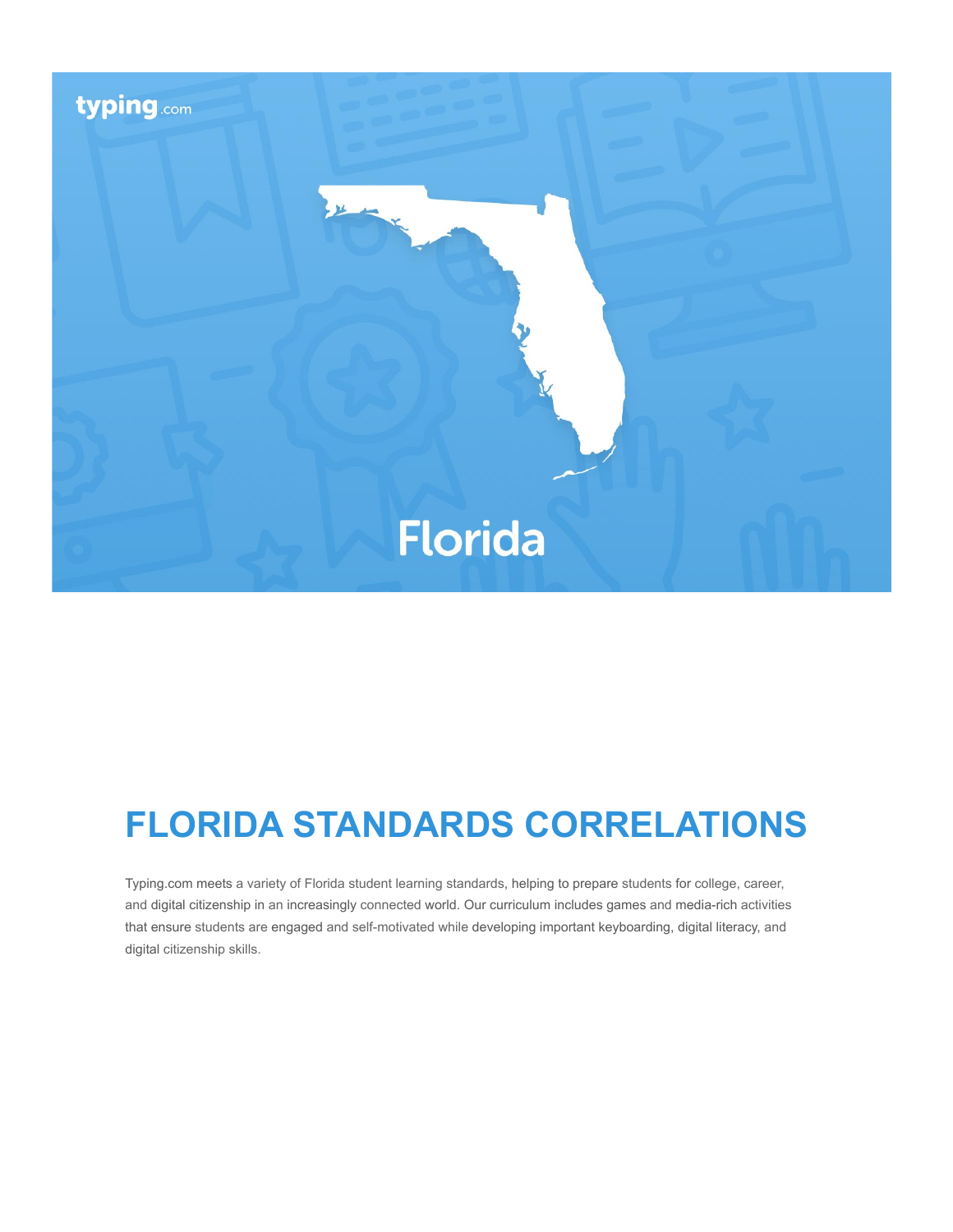# **Table of Contents**

| <b>Kindergarten</b> | 3  |
|---------------------|----|
| <b>1st Grade</b>    | 4  |
| <b>2nd Grade</b>    | 6  |
| <b>3rd Grade</b>    | 8  |
| <b>4th Grade</b>    | 10 |
| <b>5th Grade</b>    | 13 |
| <b>6th Grade</b>    | 15 |
| <b>7th Grade</b>    | 17 |
| <b>8th Grade</b>    | 19 |
| 9th and 10th Grade  | 21 |
| 11th and 12th Grade | 23 |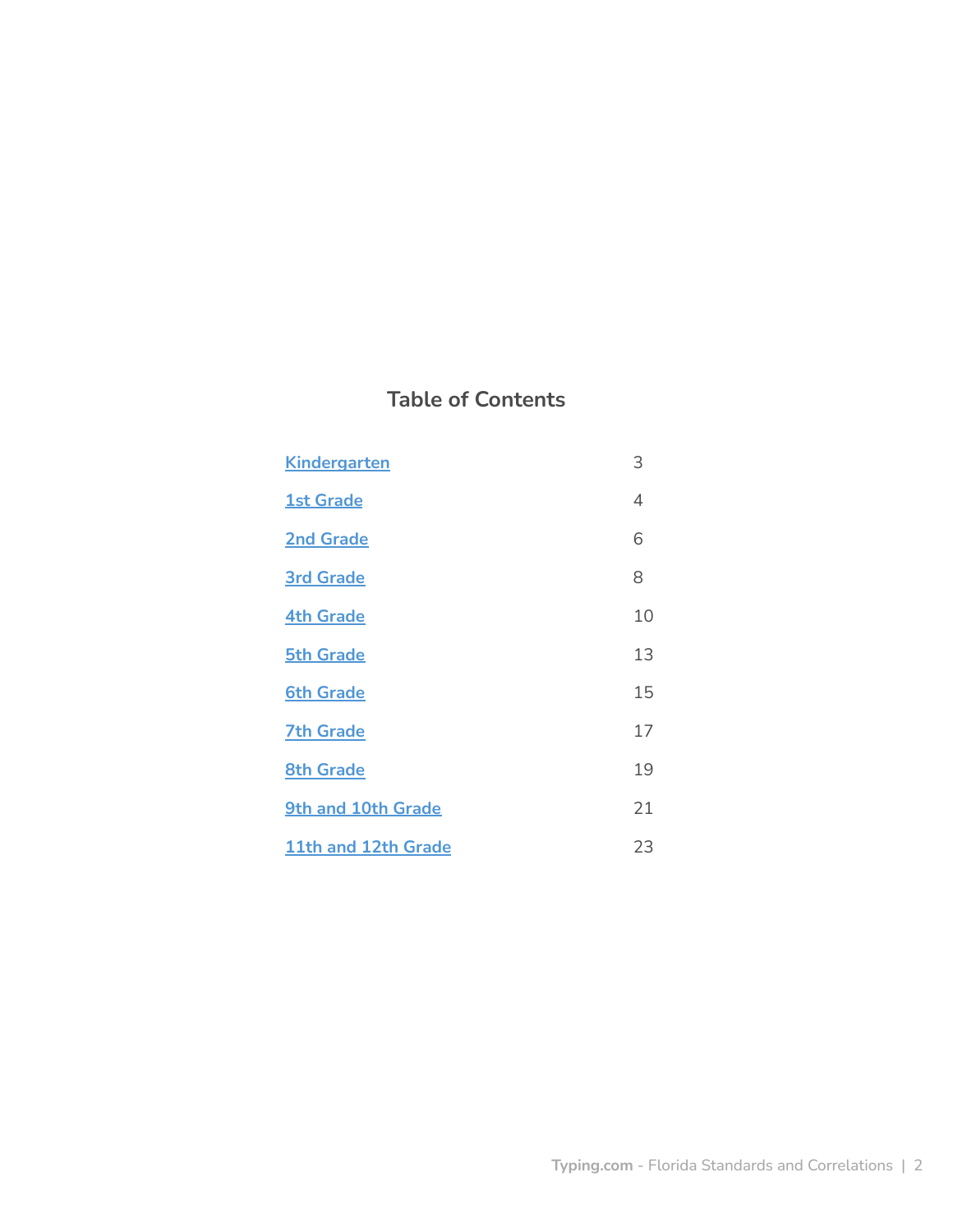# **Pre-keyboarding Skills**

## <span id="page-2-0"></span>**SC.K2.CS-PC.2.2**

Communicate about technology using developmentally appropriate terminology.

## **SC.K2.CS-CS.4.1**

Recognize different kinds of computing devices in the classroom and other places (e.g., laptops, tablets, smart phones, desktops, printers).

## **SC.K2.CS-CS.4.2**

Recognize and operate different types of computers, applications and peripherals (e.g., use input/output devices such as a mouse, keyboard, or touch screen; find, navigate, launch a program).

## **Learn the Keys 1**

## **ELA.K.F.1.1.b**

Distinguish letters from words within sentences.

## **ELA.K.F.1.1.e**

Move top to bottom and left to right on the printed page; returning to the beginning of the next line.

# **ELA.K.C.5.1**

Use a multimedia element to enhance oral or written tasks.

# **Learn the Keys 2**

#### **ELA.K.F.1.1.b**

Distinguish letters from words within sentences.

## **ELA.K.F.1.1.e**

Move top to bottom and left to right on the printed page; returning to the beginning of the next line.

## **ELA.K.C.5.1**

Use a multimedia element to enhance oral or written tasks.

# **Word Practice**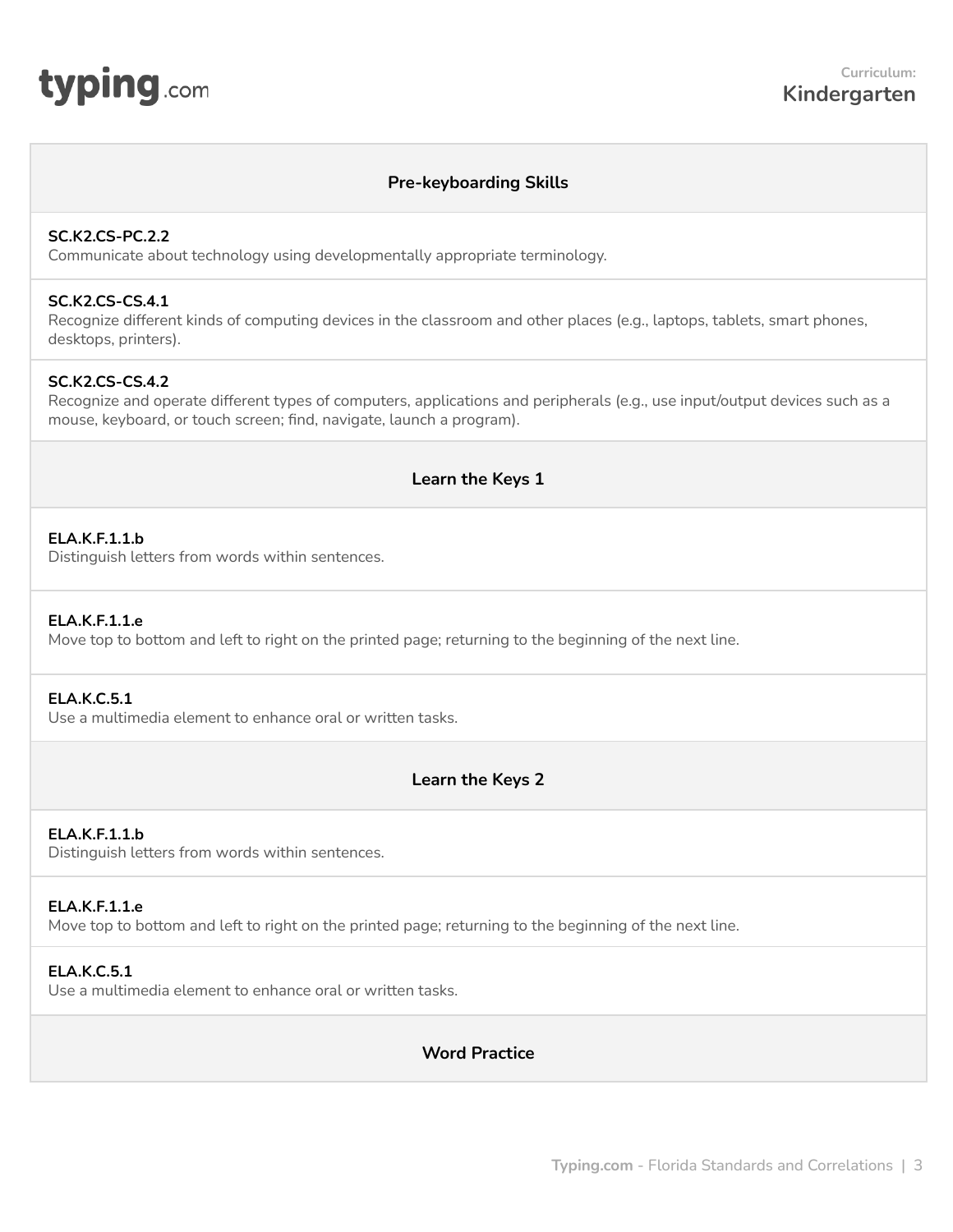# **ELA.K.F.1.1.a-g**

Demonstrate knowledge of the basic concepts of print.

# **ELA.K.F.1.2.b**

Identify and produce alliterative and rhyming words.

# **ELA.K.F.1.4**

Recognize and read with automaticity grade-level high frequency words.

## **ELA.K.C.5.1**

Use a multimedia element to enhance oral or written tasks.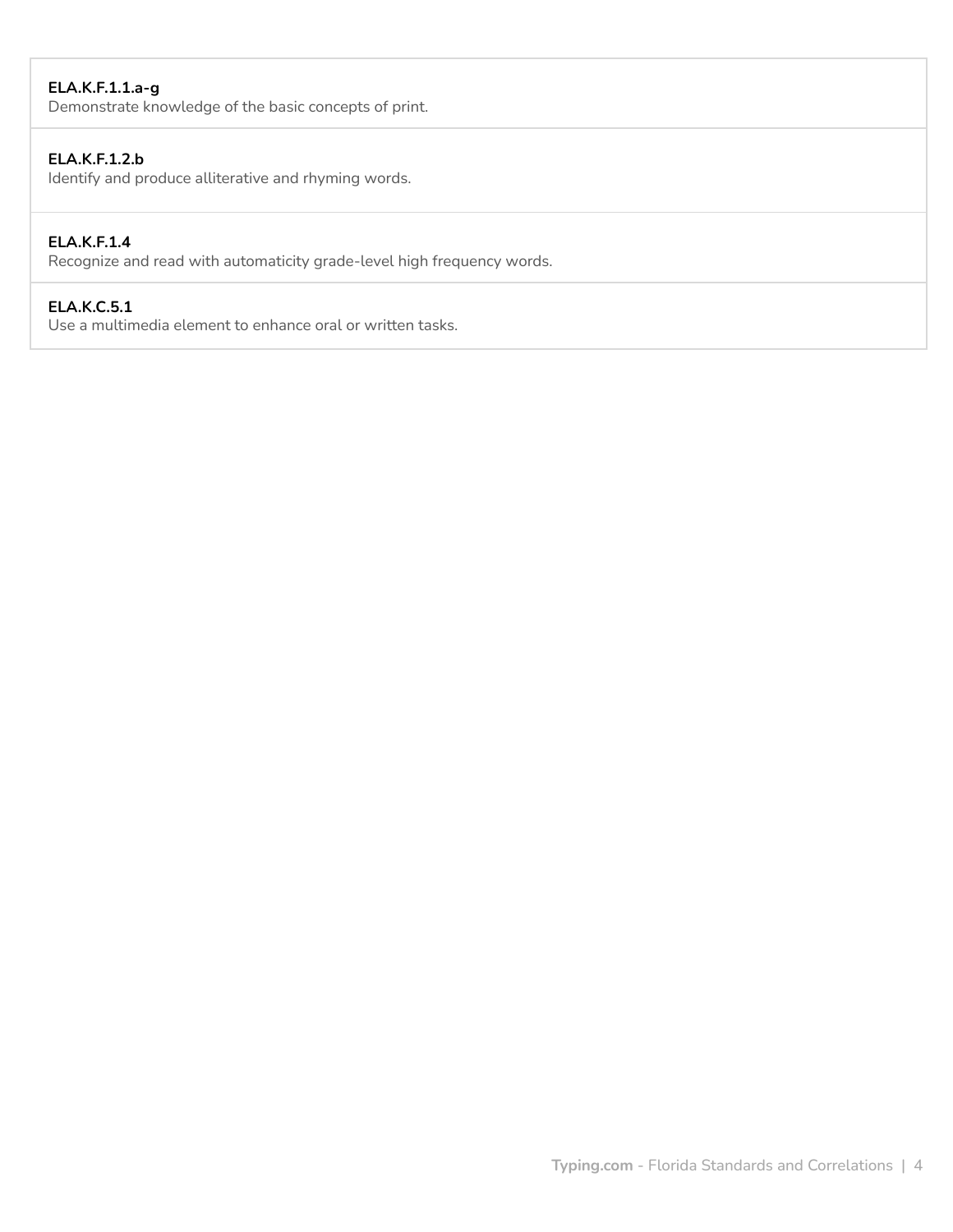<span id="page-4-0"></span>

# **Pre-Keyboarding**

## **SC.K2.CS-PC.2.2**

Communicate about technology using developmentally appropriate terminology.

## **SC.K2.CS-CS.4.1**

Recognize different kinds of computing devices in the classroom and other places (e.g., laptops, tablets, smart phones, desktops, printers).

## **SC.K2.CS-CS.4.2**

Recognize and operate different types of computers, applications and peripherals (e.g., use input/output devices such as a mouse, keyboard, or touch screen; find, navigate, launch a program).

# **Learn the Keys**

## **ELA.1.C.5.2**

Identify and use digital tools to produce and publish writing individually or with peers and with support from adults.

## **Punctuation & Numbers**

## **ELA.1.C.3.1**

Follow the rules of standard English grammar, punctuation, capitalization, and spelling appropriate to grade level.

## **ELA.1.C.5.2**

Identify and use digital tools to produce and publish writing individually or with peers and with support from adults.

# **Cross-Curricular Typing**

## **ELA.1.F.1.3.c**

Decode and encode regularly spelled one-syllable words.

#### **ELA.1.F.1.4.a**

Recognize and read with automaticity the grade-level sight words.

## **ELA.1.C.3.1**

Follow the rules of standard English grammar, punctuation, capitalization, and spelling appropriate to grade level.

# **ELA.1.C.5.2**

Identify and use digital tools to produce and publish writing individually or with peers and with support from adults.

# **Digital Citizenship & Communication**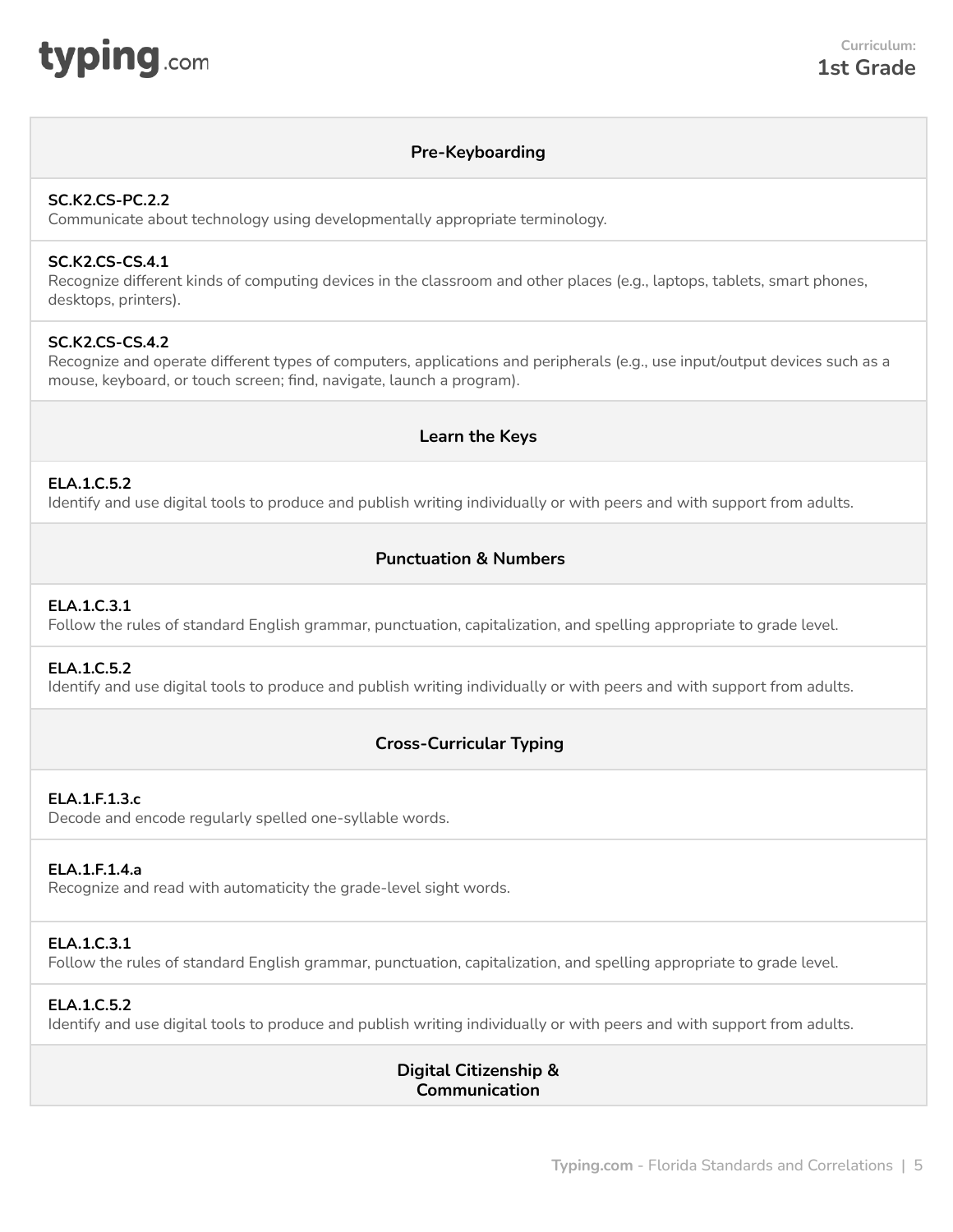# **ELA.1.F.1.3.c**

Decode and encode regularly spelled one-syllable words.

# **ELA.1.C.3.1**

Follow the rules of standard English grammar, punctuation, capitalization, and spelling appropriate to grade level.

## **ELA.1.C.5.2**

Identify and use digital tools to produce and publish writing individually or with peers and with support from adults.

## **SC.K2.CS-PC.1.4**

Explain that a password helps protect the privacy of information.

## **SC.K2.CS-PC.4.1**

Explain that some information is private and should not be shared online.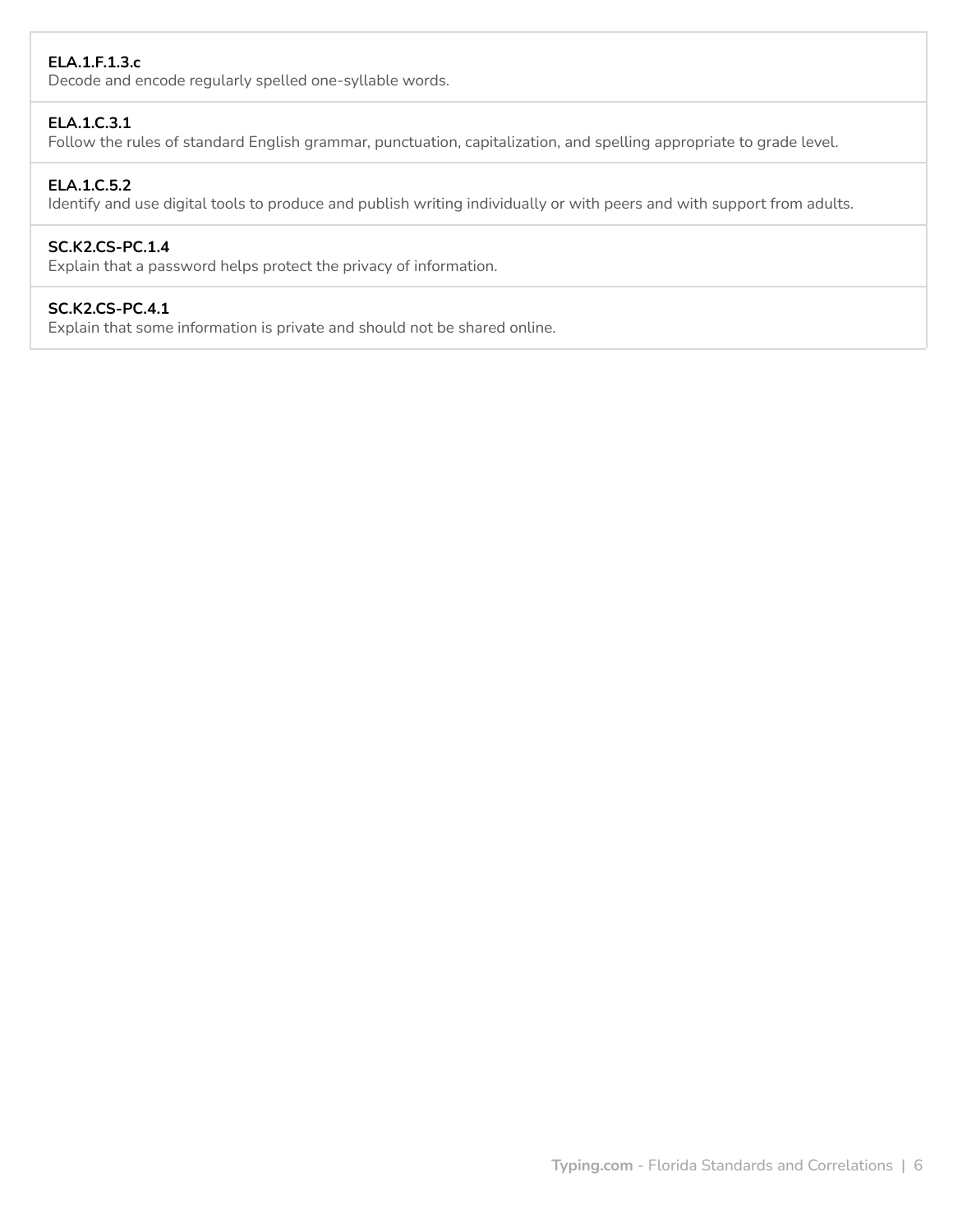<span id="page-6-0"></span>

## **Pre-Keyboarding**

## **SC.K2.CS-PC.2.2**

Communicate about technology using developmentally appropriate terminology.

# **SC.K2.CS-CS.4.1**

Recognize different kinds of computing devices in the classroom and other places (e.g., laptops, tablets, smart phones, desktops, printers).

## **SC.K2.CS-CS.4.2**

Recognize and operate different types of computers, applications and peripherals (e.g., use input/output devices such as a mouse, keyboard, or touch screen; find, navigate, launch a program).

## **Learn the Keys**

#### **ELA.2.F.1.3.b**

Decode regularly spelled two-syllable words with long and short vowels.

## **ELA.2.F.1.4**

Read grade-level texts with accuracy, automaticity, and appropriate prosody or expression.

## **ELA.2.C.5.2**

Use digital tools to produce and publish writing individually or with peers and with support from adults.

# **Punctuation & Numbers**

## **ELA.2.F.1.3.b**

Decode regularly spelled two-syllable words with long and short vowels.

## **ELA.2.F.1.4**

Read grade-level texts with accuracy, automaticity, and appropriate prosody or expression.

#### **ELA.2.C.3.1**

Follow the rules of standard English grammar, punctuation, capitalization, and spelling appropriate to grade level.

# **ELA.2.C.5.2**

Use digital tools to produce and publish writing individually or with peers and with support from adults.

# **Cross-Curricular Typing**

## **ELA.2.F.1.3.b**

Decode regularly spelled two-syllable words with long and short vowels.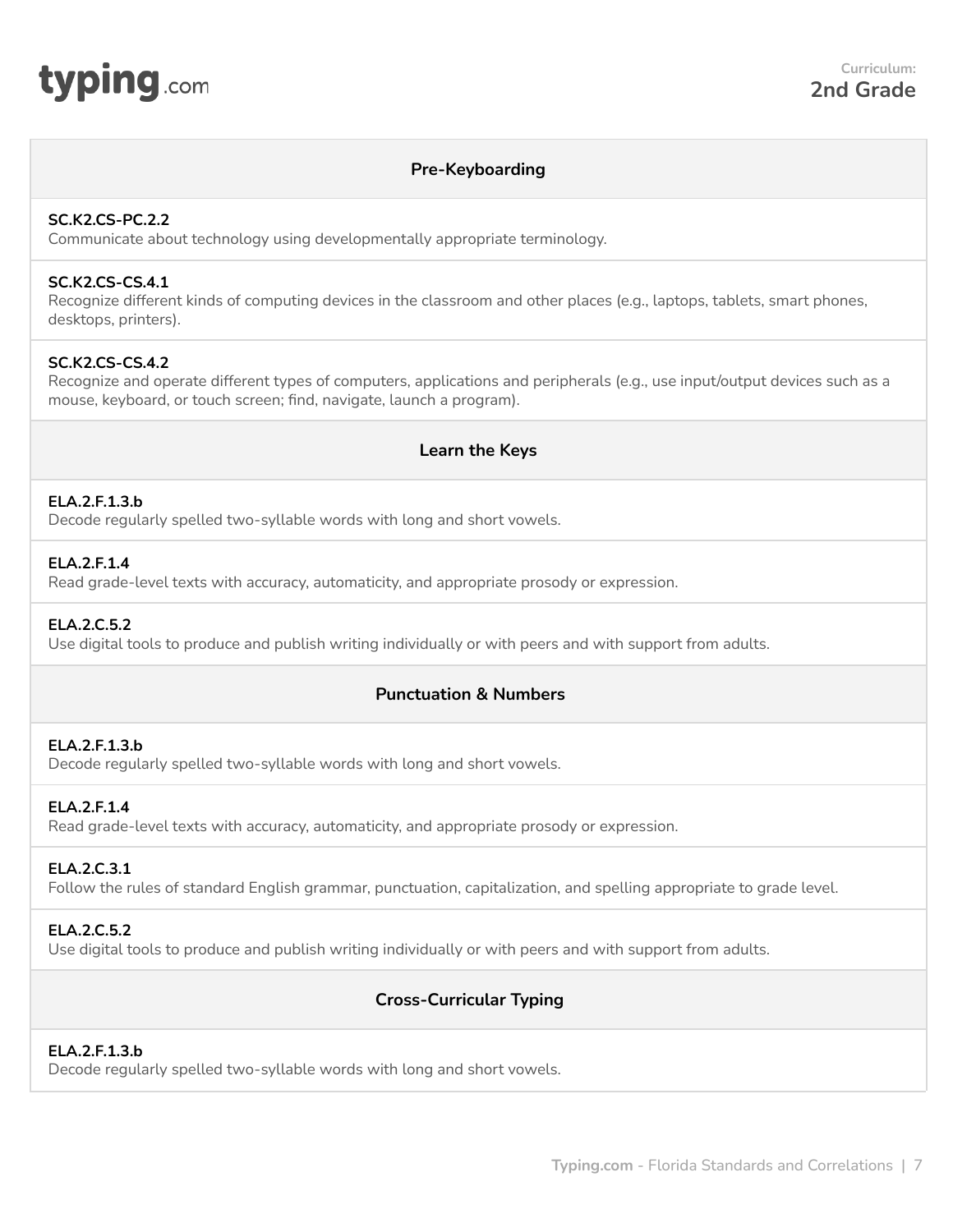# **ELA.2.F.1.4**

Read grade-level texts with accuracy, automaticity, and appropriate prosody or expression.

# **ELA.2.C.3.1**

Follow the rules of standard English grammar, punctuation, capitalization, and spelling appropriate to grade level.

# **ELA.2.C.5.2**

Use digital tools to produce and publish writing individually or with peers and with support from adults.

# **Digital Citizenship & Communication**

# **ELA.2.F.1.3.b**

Decode regularly spelled two-syllable words with long and short vowels.

# **ELA.2.F.1.4**

Read grade-level texts with accuracy, automaticity, and appropriate prosody or expression.

## **ELA.2.C.3.1**

Follow the rules of standard English grammar, punctuation, capitalization, and spelling appropriate to grade level.

## **ELA.2.C.3.1**

Follow the rules of standard English grammar, punctuation, capitalization, and spelling appropriate to grade level.

## **ELA.2.C.5.2**

Use digital tools to produce and publish writing individually or with peers and with support from adults.

## **SC.K2.CS-PC.1.2**

Describe the attributes of a good digital citizen: one who protects private information, balances time online, reports cyberbullying, and recognizes inappropriate content/contact.

## **SC.K2.CS-PC.1.3**

Identify safe and unsafe examples of online communications.

## **SC.K2.CS-PC.1.4**

Explain that a password helps protect the privacy of information.

# **SC.K2.CS-PC.4.1**

Explain that some information is private and should not be shared online.

# **Creative Writing**

# **ELA.2.F.1.3.b**

Decode regularly spelled two-syllable words with long and short vowels.

# **ELA.2.F.1.4**

Read grade-level texts with accuracy, automaticity, and appropriate prosody or expression.

# **ELA.2.C.1.2**

Write personal or fictional narratives using a logical sequence of events, transitions, and an ending.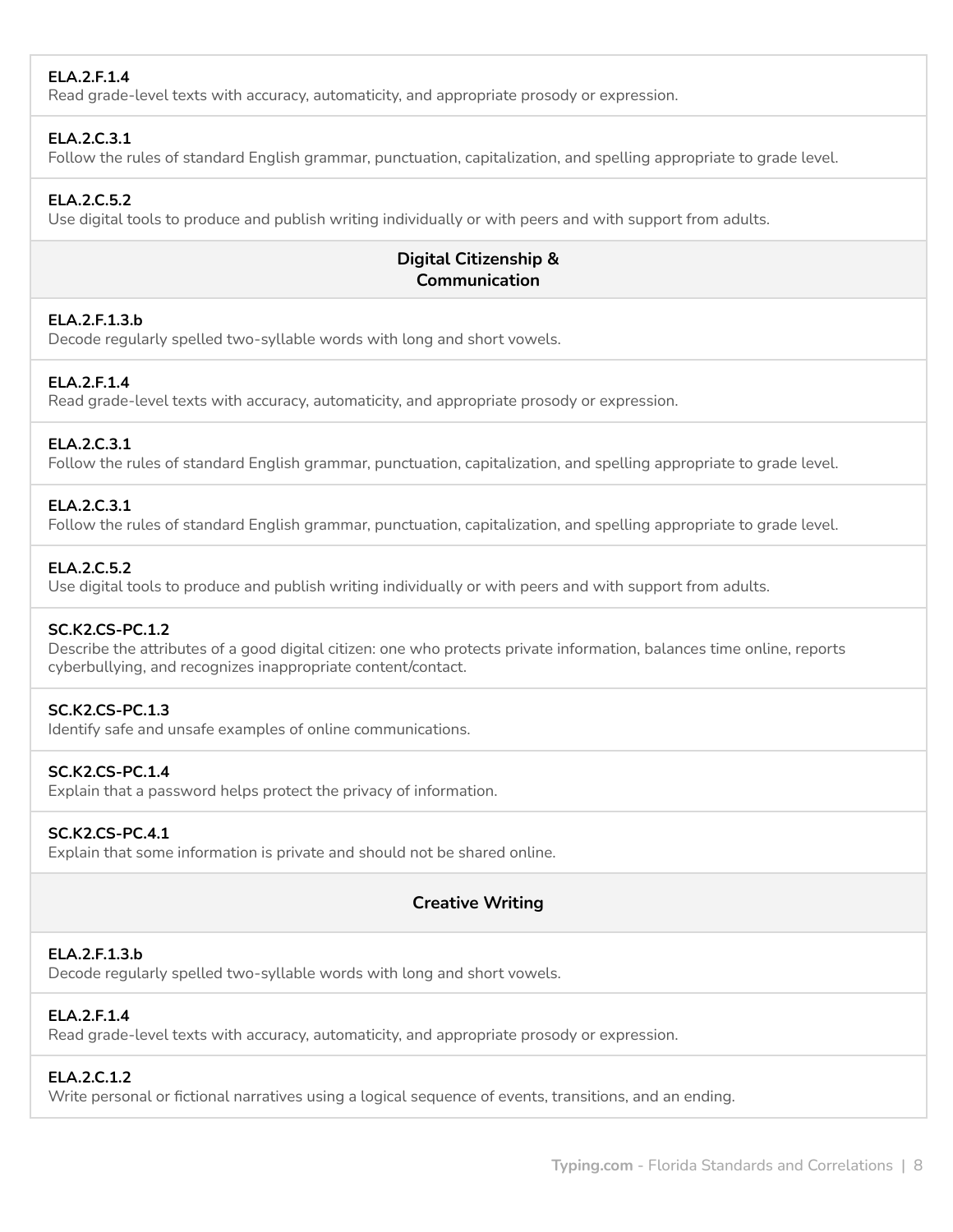# **ELA.2.C.1.3**

Write opinions about a topic or text with reasons supported by details from a source, use transitions, and provide a conclusion.

# **ELA.2.C.5.2**

Use digital tools to produce and publish writing individually or with peers and with support from adults.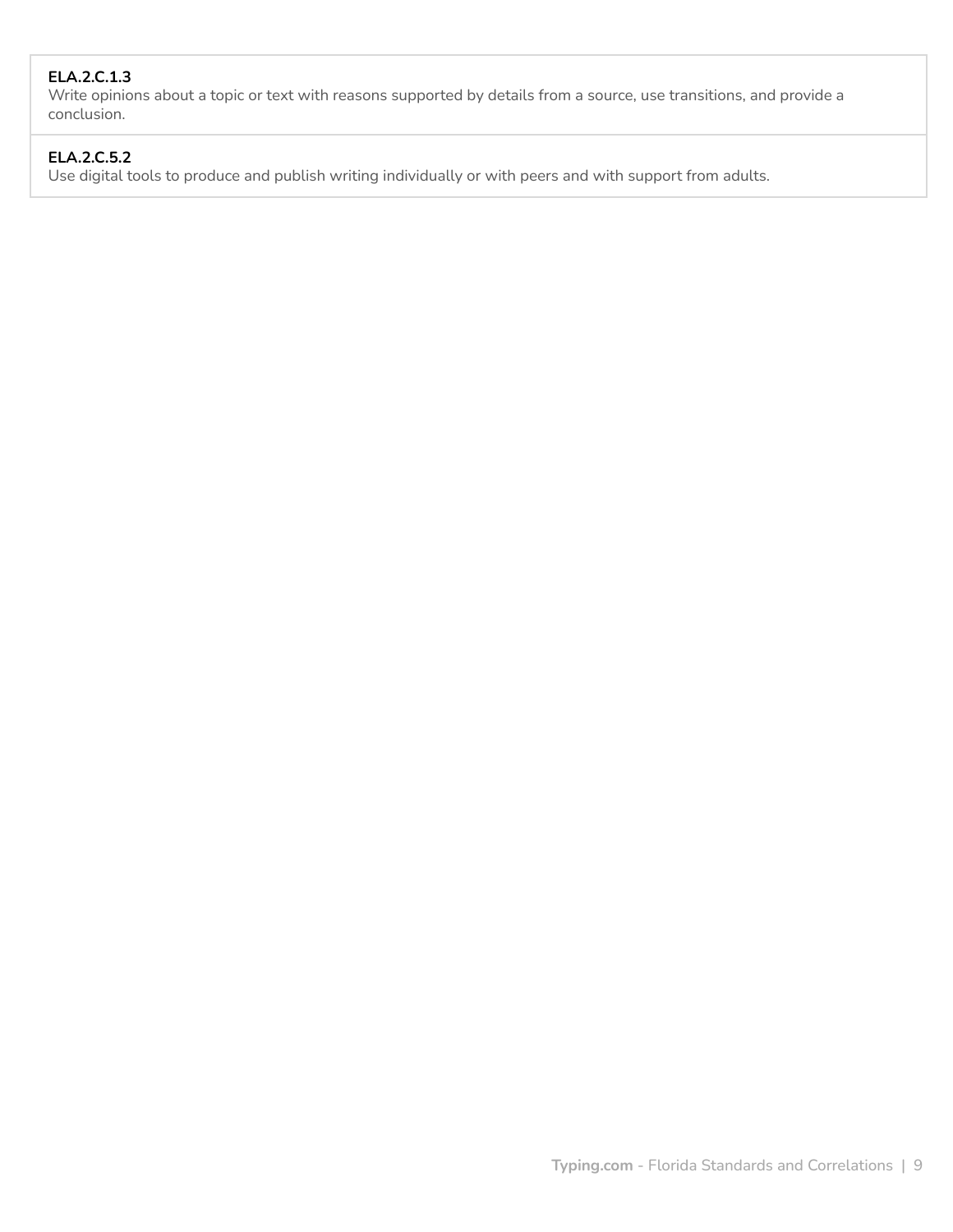# <span id="page-9-0"></span>**typing**.com

# **Pre-Keyboarding**

## **SC.35.CS-PC.2.6**

Communicate about technology using appropriate terminology.

## **SC.35.CS-CC.1.1**

Identify technology tools for individual and collaborative data collection, writing, communication, and publishing activities.

# **SC.35.CS-CS.4.1**

Identify the basic components of a computer (e.g., monitor, keyboard, mouse, controller, speakers).

# **SC.35.CS-CS.4.2**

Describe the function and purpose of various input/output devices and peripherals (e.g., monitor, screen, keyboard, controller, speakers).

# **Learn the Keys**

# **ELA.3.F.1.4**

Read grade-level texts with accuracy, automaticity, and appropriate prosody or expression.

## **ELA.3.C.5.2**

Use digital writing tools individually or collaboratively to plan, draft, and revise writing.

## **SC.35.CS-CC.1.1**

Identify technology tools for individual and collaborative data collection, writing, communication, and publishing activities.

## **SC.35.CS-CP.3.1**

Write, communicate and publish activities using technology tools.

# **Punctuation & Advanced Keys**

## **ELA.3.F.1.4**

Read grade-level texts with accuracy, automaticity, and appropriate prosody or expression.

# **ELA.3.C.3.1**

Follow the rules of standard English grammar, punctuation, capitalization, and spelling appropriate to grade level.

# **ELA.3.C.5.2**

Use digital writing tools individually or collaboratively to plan, draft, and revise writing.

# **SC.35.CS-CC.1.1**

Identify technology tools for individual and collaborative data collection, writing, communication, and publishing activities.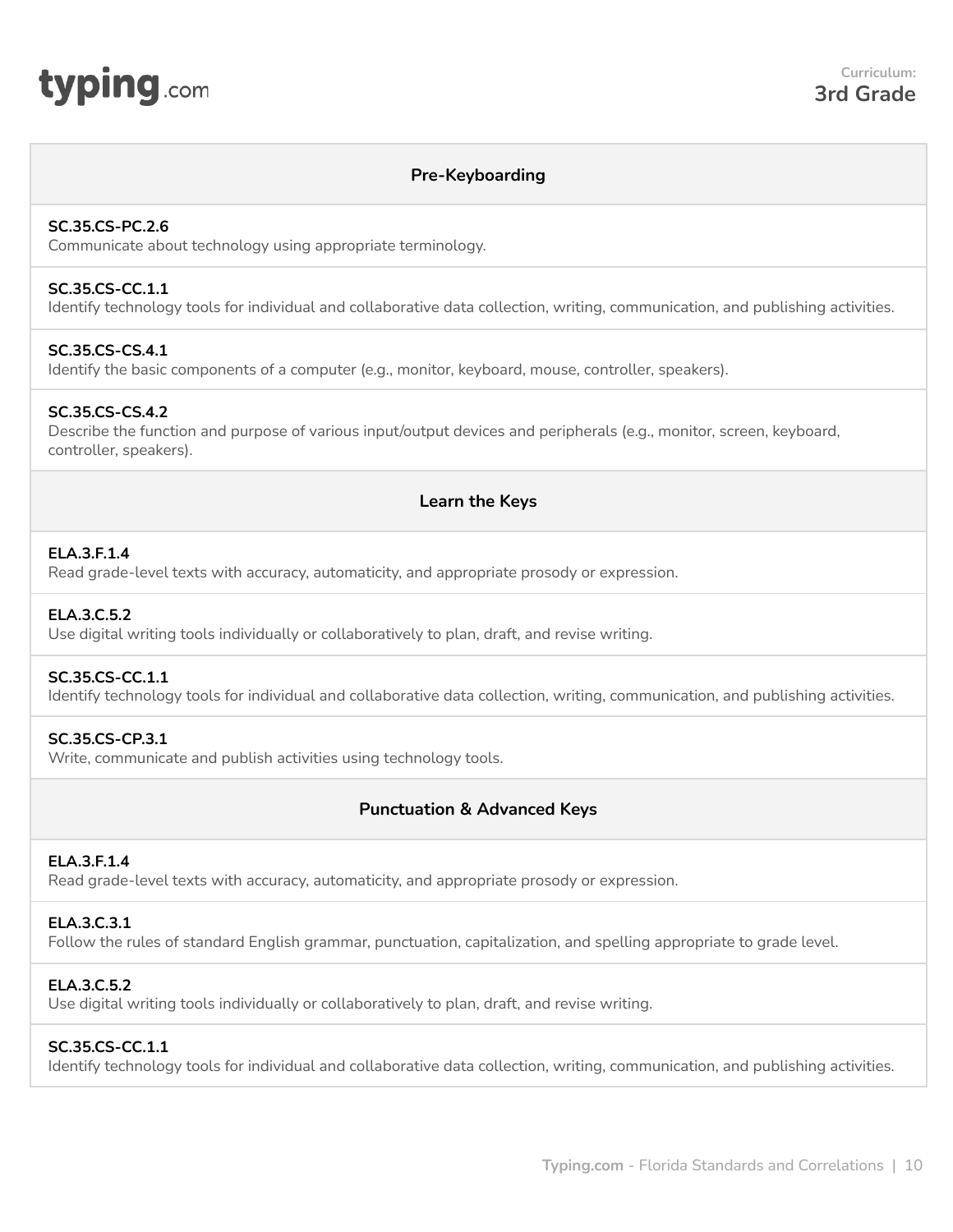# **SC.35.CS-CP.3.1**

Write, communicate and publish activities using technology tools.

# **Cross-Curricular Typing**

## **ELA.3.F.1.3**

Decode words with common Greek and Latin roots and affixes.

#### **ELA.3.F.1.4**

Read grade-level texts with accuracy, automaticity, and appropriate prosody or expression.

## **ELA.3.C.3.1**

Follow the rules of standard English grammar, punctuation, capitalization, and spelling appropriate to grade level.

## **ELA.3.C.5.2**

Use digital writing tools individually or collaboratively to plan, draft, and revise writing.

## **ELA.3.V.1.2**

Identify and apply knowledge of common Greek and Latin roots, base words, and affixes to determine the meaning of unfamiliar words in grade-level content.

## **ELA.3.V.1.3**

Use context clues, figurative language, word relationships, reference materials, and/or background knowledge to determine the meaning of multiple-meaning and unknown words and phrases, appropriate to grade level.

## **SC.35.CS-CC.1.1**

Identify technology tools for individual and collaborative data collection, writing, communication, and publishing activities.

## **SC.35.CS-CP.3.1**

Write, communicate and publish activities using technology tools.

# **Digital Citizenship & Communication**

# **ELA.3.F.1.4**

Read grade-level texts with accuracy, automaticity, and appropriate prosody or expression.

## **ELA.3.C.3.1**

Follow the rules of standard English grammar, punctuation, capitalization, and spelling appropriate to grade level.

#### **ELA.3.C.5.2**

Use digital writing tools individually or collaboratively to plan, draft, and revise writing.

# **SC.35.CS-PC.1.1**

Identify appropriate and inappropriate uses of technology when posting to social media, sending e-mail, and browsing the Internet.

# **SC.35.CS-PC.1.2**

Describe responsible uses of modern communication media and devices.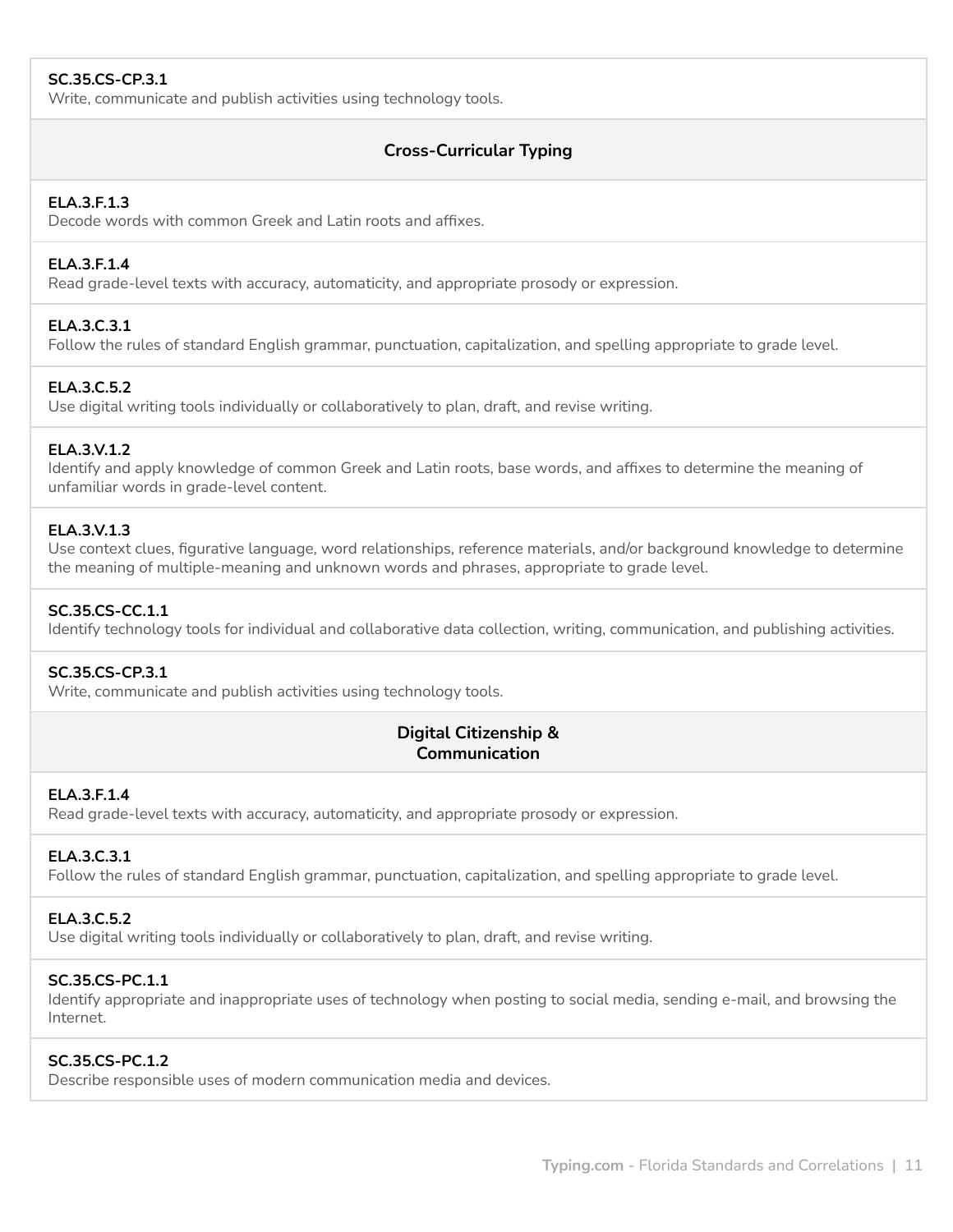# **SC.35.CS-PC.1.3**

Explain the proper use and operation of security technologies (e.g., passwords, virus protection software, spam filters, pop-up blockers, and cookies).

## **SC.35.CS-PC.2.2**

Describe types of cyberbullying and explain what actions should be taken if students are either victims or witnesses of these behaviors.

# **SC.35.CS-CC.1.1**

Identify technology tools for individual and collaborative data collection, writing, communication, and publishing activities.

## **SC.35.CS-CP.1.1**

Explain that searches may be enhanced by using Boolean logic (e.g., using "not", "or", "and").

## **SC.35.CS-CP.3.1**

Write, communicate and publish activities using technology tools.

# **Creative Writing**

# **ELA.3.F.1.4**

Read grade-level texts with accuracy, automaticity, and appropriate prosody or expression.

## **ELA.3.C.1.2**

Write personal or fictional narratives using a logical sequence of events, appropriate descriptions, dialogue, a variety of transitional words or phrases, and an ending.

## **ELA.3.C.1.2**

Write opinions about a topic or text, include reasons supported by details from one or more sources, use transitions, and provide a conclusion.

## **ELA.3.C.5.2**

Use digital writing tools individually or collaboratively to plan, draft, and revise writing.

# **SC.35.CS-CC.1.1**

Identify technology tools for individual and collaborative data collection, writing, communication, and publishing activities.

# **SC.35.CS-CP.3.1**

Write, communicate and publish activities using technology tools.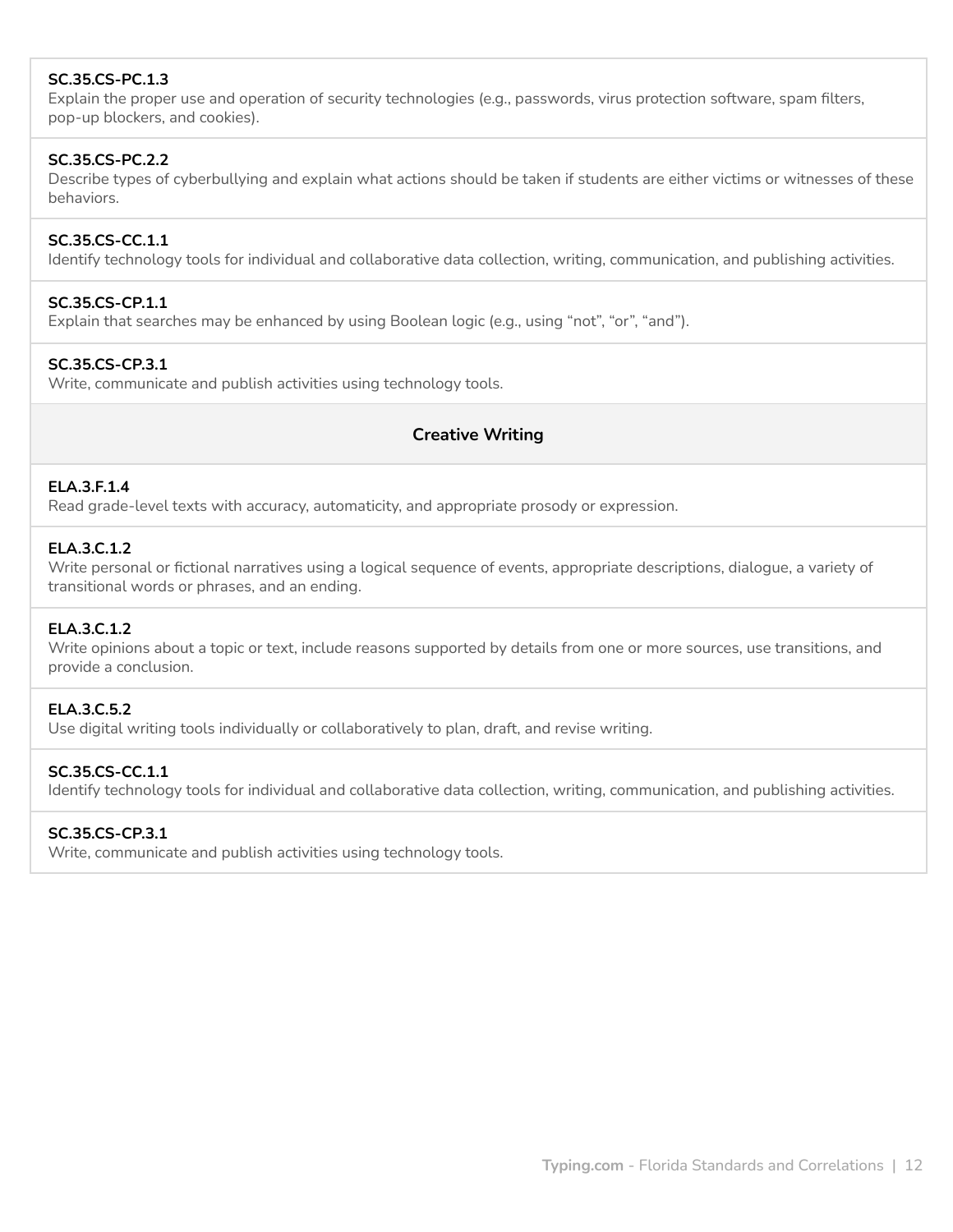<span id="page-12-0"></span>

# **Pre-Keyboarding**

#### **SC.35.CS-PC.2.6**

Communicate about technology using appropriate terminology.

# **SC.35.CS-CC.1.1**

Identify technology tools for individual and collaborative data collection, writing, communication, and publishing activities.

## **SC.35.CS-CS.4.1**

Identify the basic components of a computer (e.g., monitor, keyboard, mouse, controller, speakers).

## **SC.35.CS-CS.4.2**

Describe the function and purpose of various input/output devices and peripherals (e.g., monitor, screen, keyboard, controller, speakers).

## **Learn the Keys**

## **ELA.4.F.1.4**

Read grade-level texts with accuracy, automaticity, and appropriate prosody or expression.

## **ELA.4.C.5.2**

Use digital writing tools individually or collaboratively to plan, draft, and revise writing.

## **SC.35.CS-CC.1.1**

Identify technology tools for individual and collaborative data collection, writing, communication, and publishing activities.

## **SC.35.CS-CP.3.1**

Write, communicate and publish activities using technology tools.

# **Punctuation & Advanced Keys**

#### **ELA.4.F.1.4**

Read grade-level texts with accuracy, automaticity, and appropriate prosody or expression.

#### **ELA.4.C.3.1**

Follow the rules of standard English grammar, punctuation, capitalization, and spelling appropriate to grade level.

## **ELA.4.C.5.2**

Use digital writing tools individually or collaboratively to plan, draft, and revise writing.

# **SC.35.CS-CC.1.1**

Identify technology tools for individual and collaborative data collection, writing, communication, and publishing activities.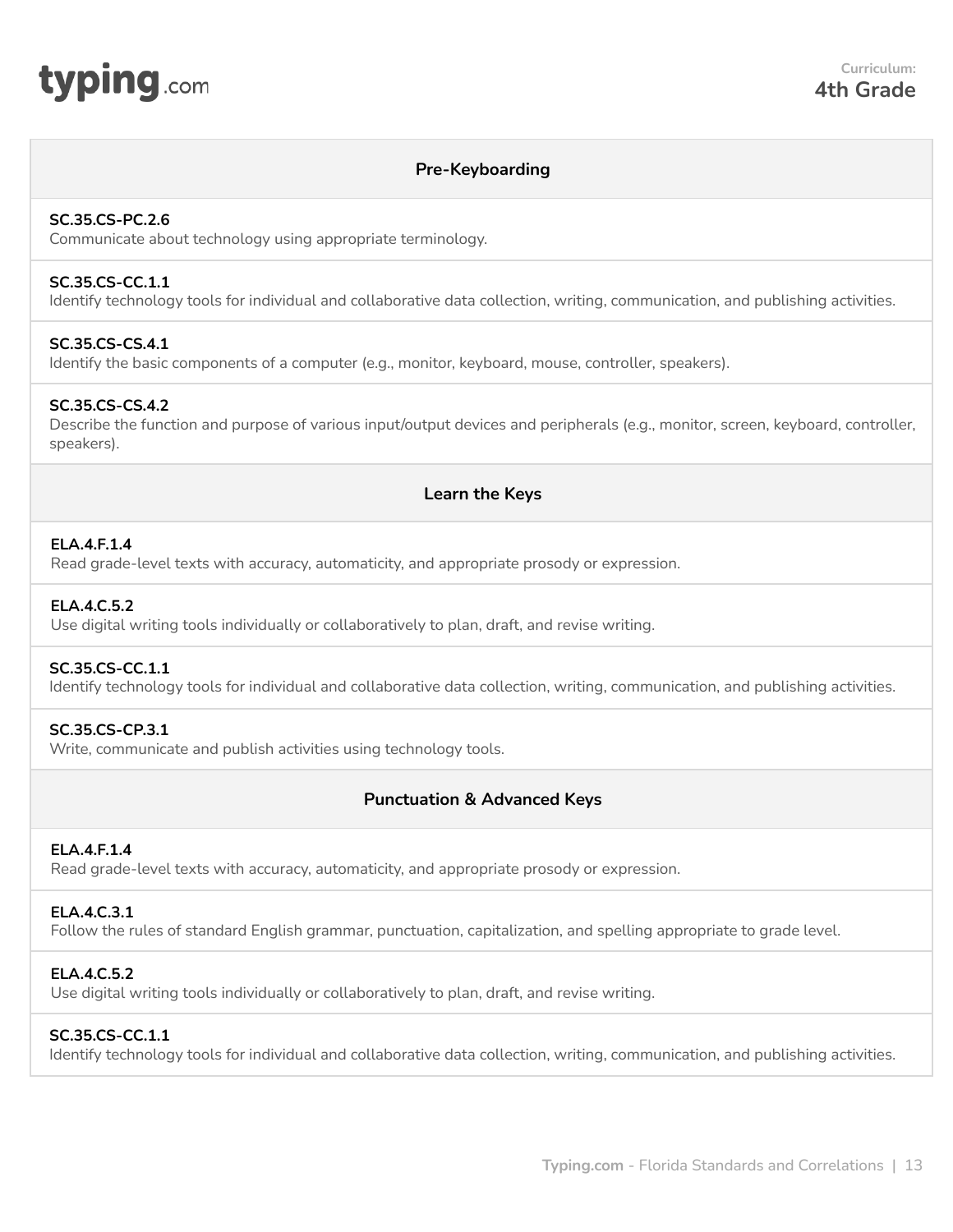# **SC.35.CS-CP.3.1**

Write, communicate and publish activities using technology tools.

# **Cross-Curricular Typing**

## **ELA.4.F.1.4**

Read grade-level texts with accuracy, automaticity, and appropriate prosody or expression.

## **ELA.4.R.1.1**

Explain how setting, events, conflict, and character development contribute to the plot in a literary text.

## **ELA.4.R.2.2**

Explain how relevant details support the central idea, implied or explicit.

## **ELA.4.C.3.1**

Follow the rules of standard English grammar, punctuation, capitalization, and spelling appropriate to grade level.

## **ELA.4.C.5.2**

Use digital writing tools individually or collaboratively to plan, draft, and revise writing.

#### **ELA.4.V.1.2**

Apply knowledge of common Greek and Latin roots, base words, and affixes to determine the meaning of unfamiliar words in grade-level content.

## **SC.35.CS-CC.1.1**

Identify technology tools for individual and collaborative data collection, writing, communication, and publishing activities.

#### **SC.35.CS-CP.3.1**

Write, communicate and publish activities using technology tools.

# **Digital Citizenship & Communication**

#### **ELA.4.F.1.4**

Read grade-level texts with accuracy, automaticity, and appropriate prosody or expression.

# **ELA.4.C.3.1**

Follow the rules of standard English grammar, punctuation, capitalization, and spelling appropriate to grade level.

## **ELA.4.C.5.2**

Use digital writing tools individually or collaboratively to plan, draft, and revise writing.

#### **SC.35.CS-PC.1.1**

Identify appropriate and inappropriate uses of technology when posting to social media, sending e-mail, and browsing the Internet.

## **SC.35.CS-PC.1.2**

Describe responsible uses of modern communication media and devices.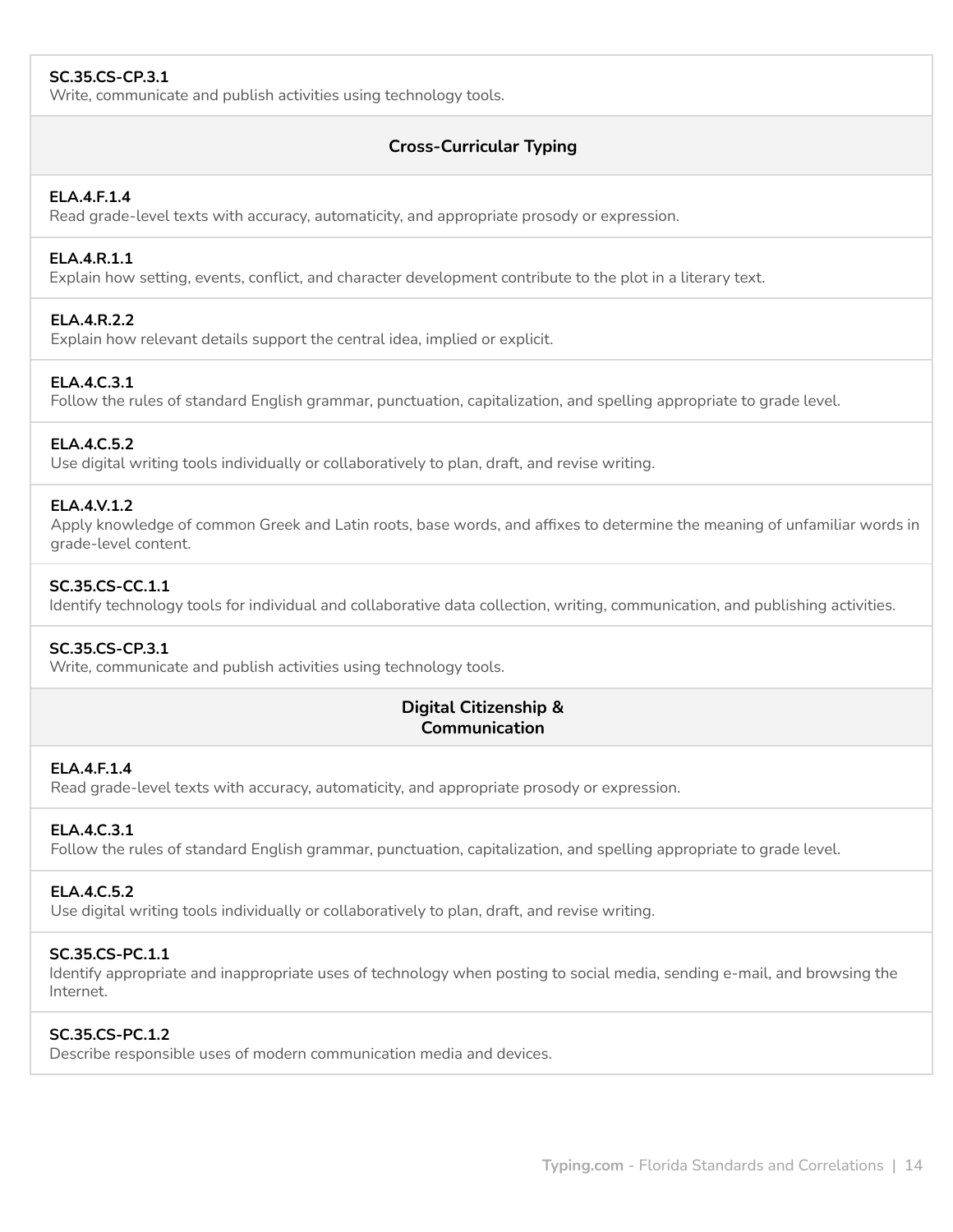# **SC.35.CS-PC.1.3**

Explain the proper use and operation of security technologies (e.g., passwords, virus protection software, spam filters, pop-up blockers, and cookies).

## **SC.35.CS-PC.2.2**

Describe types of cyberbullying and explain what actions should be taken if students are either victims or witnesses of these behaviors.

# **SC.35.CS-CC.1.1**

Identify technology tools for individual and collaborative data collection, writing, communication, and publishing activities.

## **SC.35.CS-CP.1.1**

Explain that searches may be enhanced by using Boolean logic (e.g., using "not", "or", "and").

## **SC.35.CS-CP.3.1**

Write, communicate and publish activities using technology tools.

## **Creative Writing**

#### **ELA.4.F.1.4**

Read grade-level texts with accuracy, automaticity, and appropriate prosody or expression.

## **ELA.4.C.1.2**

Write personal or fictional narratives using a logical sequence of events and demonstrating an effective use of techniques such as descriptions and transitional words and phrases.

## **ELA.4.C.1.2**

Write to make a claim supporting a perspective with logical reasons, using evidence from multiple sources, elaboration, and an organizational structure with transitions.

# **SC.35.CS-CC.1.1**

Identify technology tools for individual and collaborative data collection, writing, communication, and publishing activities.

## **SC.35.CS-CP.3.1**

Write, communicate and publish activities using technology tools.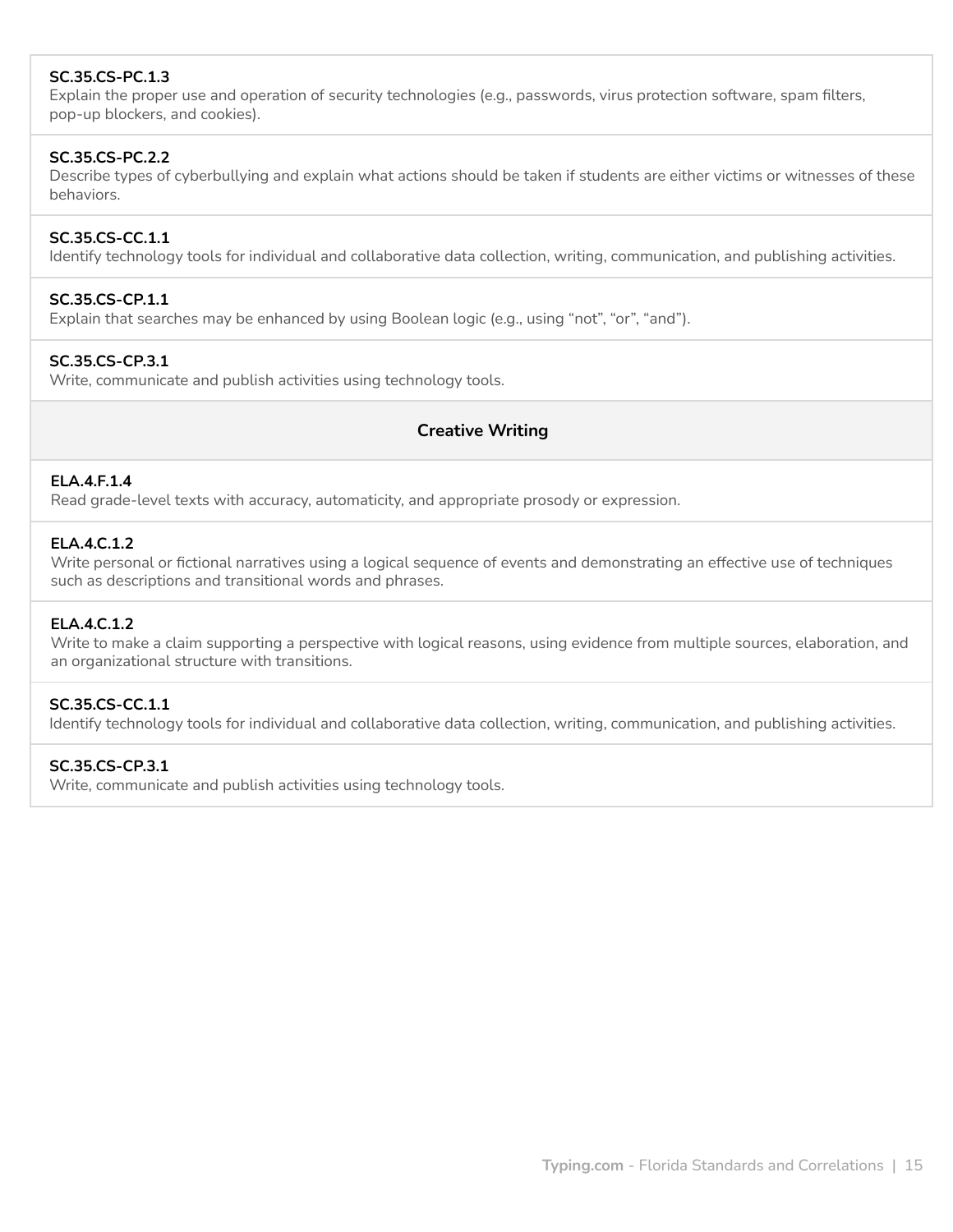<span id="page-15-0"></span>

# **Pre-Keyboarding**

#### **SC.35.CS-PC.2.6**

Communicate about technology using appropriate terminology.

#### **SC.35.CS-CC.1.1**

Identify technology tools for individual and collaborative data collection, writing, communication, and publishing activities.

## **SC.35.CS-CS.4.1**

Identify the basic components of a computer (e.g., monitor, keyboard, mouse, controller, speakers).

## **SC.35.CS-CS.4.2**

Describe the function and purpose of various input/output devices and peripherals (e.g., monitor, screen, keyboard, controller, speakers).

## **Learn the Keys**

## **ELA.5.F.1.4**

Read grade-level texts with accuracy, automaticity, and appropriate prosody or expression.

## **ELA.5.C.5.2**

Use digital writing tools individually or collaboratively to plan, draft, and revise writing.

#### **SC.35.CS-CC.1.1**

Identify technology tools for individual and collaborative data collection, writing, communication, and publishing activities.

## **SC.35.CS-CP.3.1**

Write, communicate and publish activities using technology tools.

# **Punctuation & Advanced Keys**

#### **ELA.5.F.1.4**

Read grade-level texts with accuracy, automaticity, and appropriate prosody or expression.

#### **ELA.5.C.3.1**

Follow the rules of standard English grammar, punctuation, capitalization, and spelling appropriate to grade level.

## **ELA.5.C.5.2**

Use digital writing tools individually or collaboratively to plan, draft, and revise writing.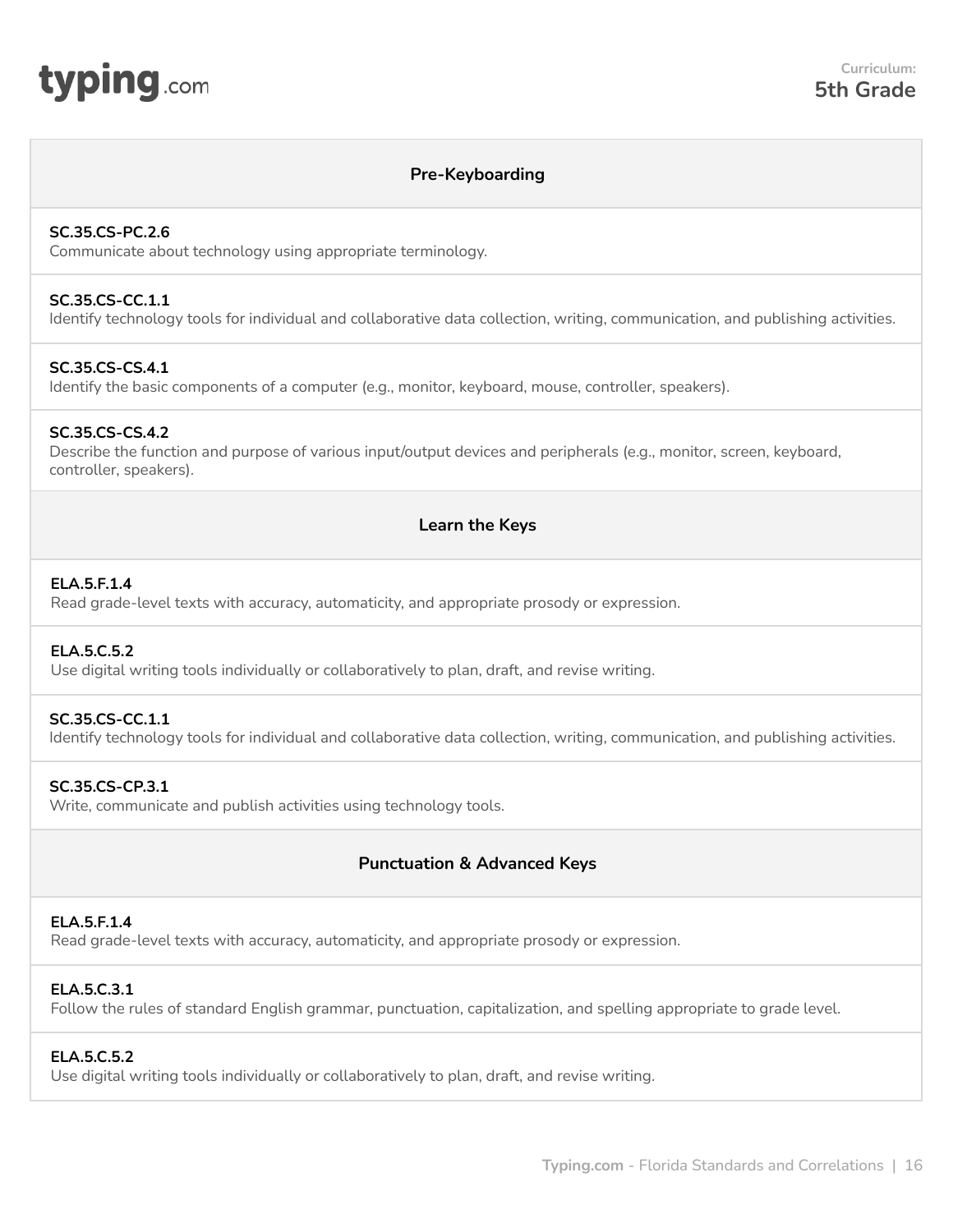# **SC.35.CS-CC.1.1**

Identify technology tools for individual and collaborative data collection, writing, communication, and publishing activities.

## **SC.35.CS-CP.3.1**

Write, communicate and publish activities using technology tools.

# **Cross-Curricular Typing**

# **ELA.5.F.1.4**

Read grade-level texts with accuracy, automaticity, and appropriate prosody or expression.

# **ELA.5.R.1.1**

Analyze how setting, events, conflict, and characterization contribute to the plot in a literary text.

## **ELA.5.R.2.2**

Explain how relevant details support the central idea(s), implied or explicit.

## **ELA.5.R.3.1**

Analyze how figurative language contributes to meaning in text(s).

## **ELA.5.C.3.1**

Follow the rules of standard English grammar, punctuation, capitalization, and spelling appropriate to grade level.

## **ELA.5.C.5.2**

Use digital writing tools individually or collaboratively to plan, draft, and revise writing.

#### **ELA.5.V.1.2**

Apply knowledge of Greek and Latin roots and affixes, recognizing the connection between affixes and parts of speech, to determine the meaning of unfamiliar words in grade-level content.

## **ELA.5.V.1.3**

Use context clues, figurative language, word relationships, reference materials, and/or background knowledge to determine the meaning of multiple-meaning and unknown words and phrases, appropriate to grade level.

## **SC.35.CS-CC.1.1**

Identify technology tools for individual and collaborative data collection, writing, communication, and publishing activities.

## **SC.35.CS-CP.3.1**

Write, communicate and publish activities using technology tools.

# **Digital Citizenship & Communication**

# **ELA.5.F.1.4**

Read grade-level texts with accuracy, automaticity, and appropriate prosody or expression.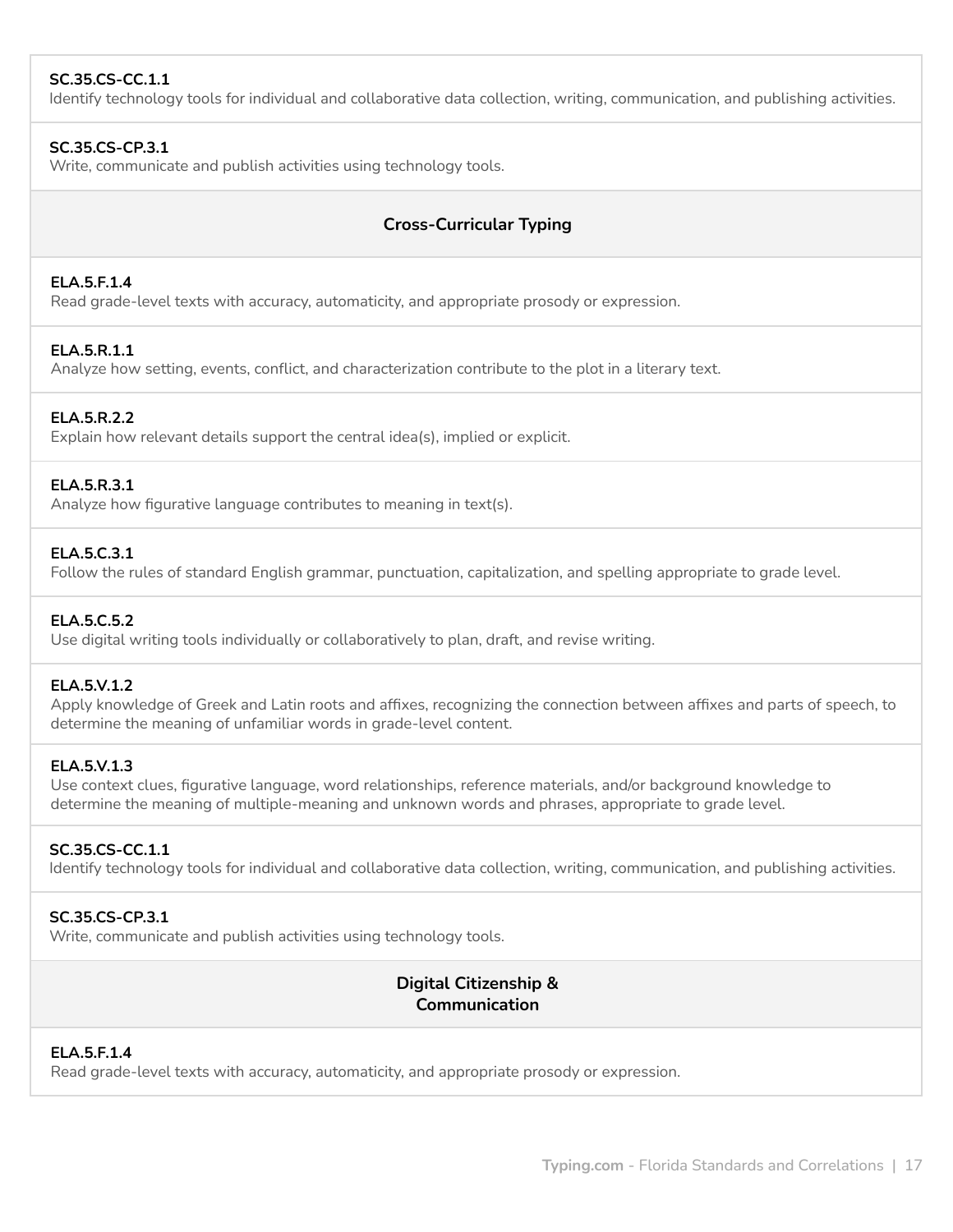# **ELA.5.C.3.1**

Follow the rules of standard English grammar, punctuation, capitalization, and spelling appropriate to grade level.

## **ELA.5.C.5.2**

Use digital writing tools individually or collaboratively to plan, draft, and revise writing.

## **SC.35.CS-PC.1.1**

Identify appropriate and inappropriate uses of technology when posting to social media, sending e-mail, and browsing the Internet.

## **SC.35.CS-PC.1.2**

Describe responsible uses of modern communication media and devices.

## **SC.35.CS-PC.1.3**

Explain the proper use and operation of security technologies (e.g., passwords, virus protection software, spam filters, pop-up blockers, and cookies).

## **SC.35.CS-PC.2.2**

Describe types of cyberbullying and explain what actions should be taken if students are either victims or witnesses of these behaviors.

## **SC.35.CS-CC.1.1**

Identify technology tools for individual and collaborative data collection, writing, communication, and publishing activities.

## **SC.35.CS-CP.3.1**

Write, communicate and publish activities using technology tools.

# **Creative Writing**

#### **ELA.5.F.1.4**

Read grade-level texts with accuracy, automaticity, and appropriate prosody or expression.

#### **ELA.5.C.1.2**

Write personal or fictional narratives using a logical sequence of events and demonstrating an effective use of techniques such as dialogue, description, and transitional words and phrases.

#### **ELA.5.C.1.3**

Write to make a claim supporting a perspective with logical reasons, relevant evidence from sources, elaboration, and an organizational structure with varied transitions.

# **ELA.5.C.5.2**

Use digital writing tools individually or collaboratively to plan, draft, and revise writing.

#### **SC.35.CS-CC.1.1**

Identify technology tools for individual and collaborative data collection, writing, communication, and publishing activities.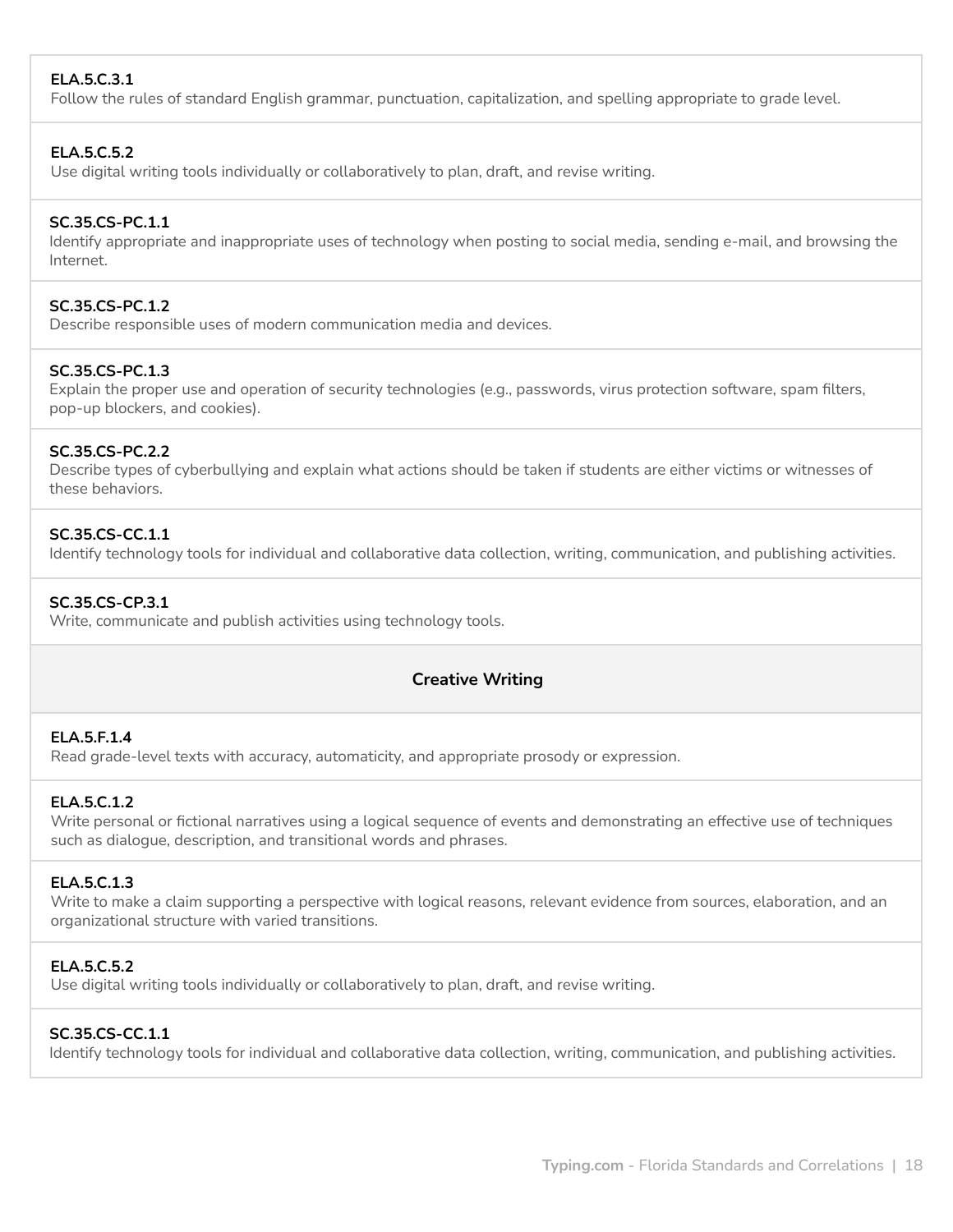# **SC.35.CS-CP.3.1**

Write, communicate and publish activities using technology tools.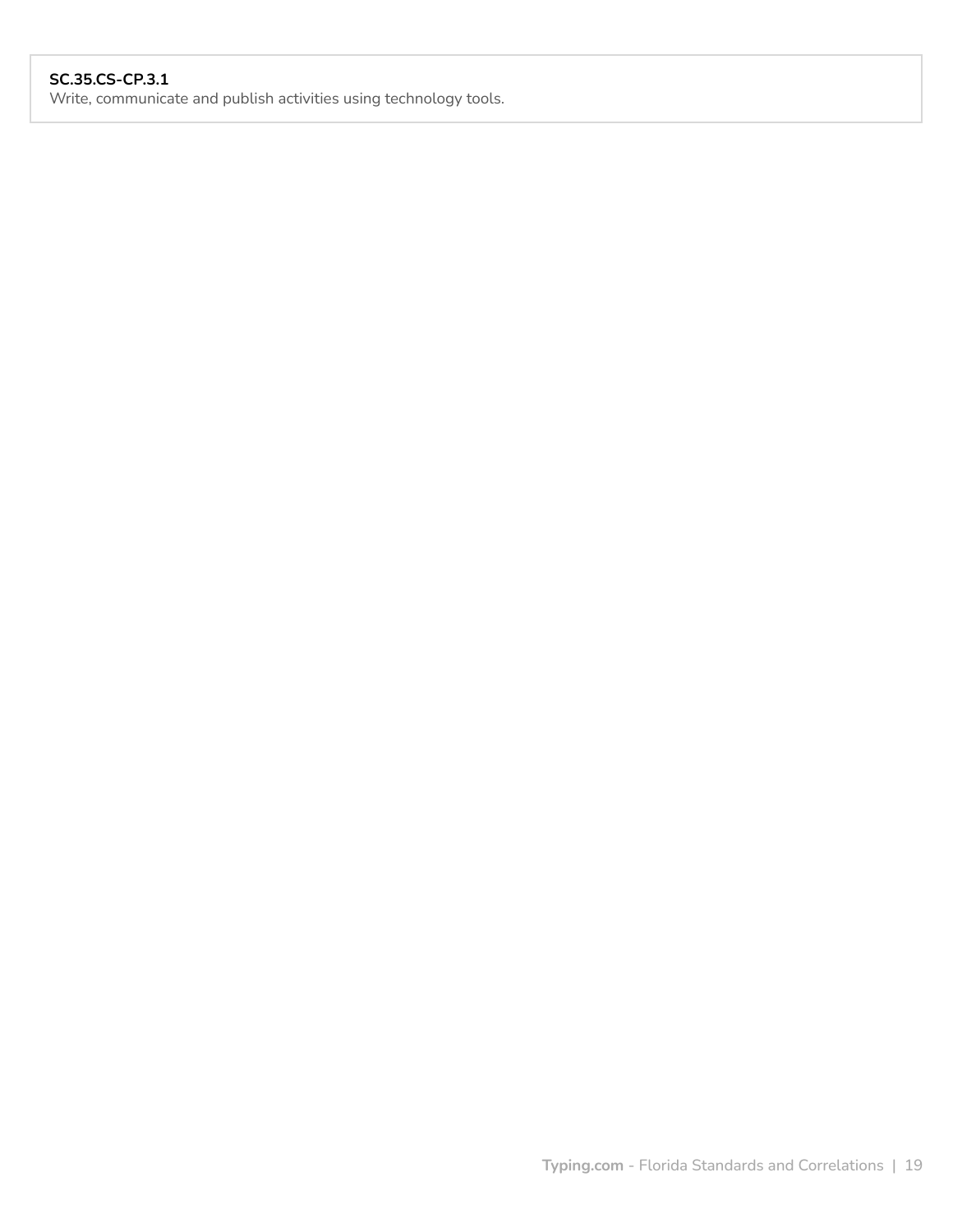<span id="page-19-0"></span>

# **Tech Readiness**

## **ELA.612.F.2.4**

Read grade-level texts, at the student's ability level, with accuracy, automaticity, and prosody or expression using the student's mode of communication.

## **SC.68.CS-CS.4.1**

Identify and describe the function of the main internal parts of a basic computing device (e.g., motherboard, hard drive, Central Processing Unit -CPU).

## **SC.68.CS-CS.4.2**

Describe the main functions of an operating system and explain how an operating system provides user and system services (e.g., user interface, IO device management, task management).

## **SC.68.CS-CS.4.3**

Describe the relationships between hardware and software (e.g., BIOS, operating systems and firmware).

## **SC.68.CS-CS.4.7**

Describe the major components and functions of computer systems and networks.

# **Learn the Keys**

#### **ELA.612.F.2.4**

Read grade-level texts, at the student's ability level, with accuracy, automaticity, and prosody or expression using the student's mode of communication.

## **ELA.6.C.5.2**

Use digital tools to produce writing.

# **Punctuation & Advanced Keys**

#### **ELA.612.F.2.4**

Read grade-level texts, at the student's ability level, with accuracy, automaticity, and prosody or expression using the student's mode of communication.

#### **ELA.6.C.3.1**

Follow the rules of standard English grammar, punctuation, capitalization, and spelling appropriate to grade level.

## **ELA.6.C.5.2**

Use digital tools to produce writing.

# **Cross-Curricular Typing**

# **ELA.612.F.2.4**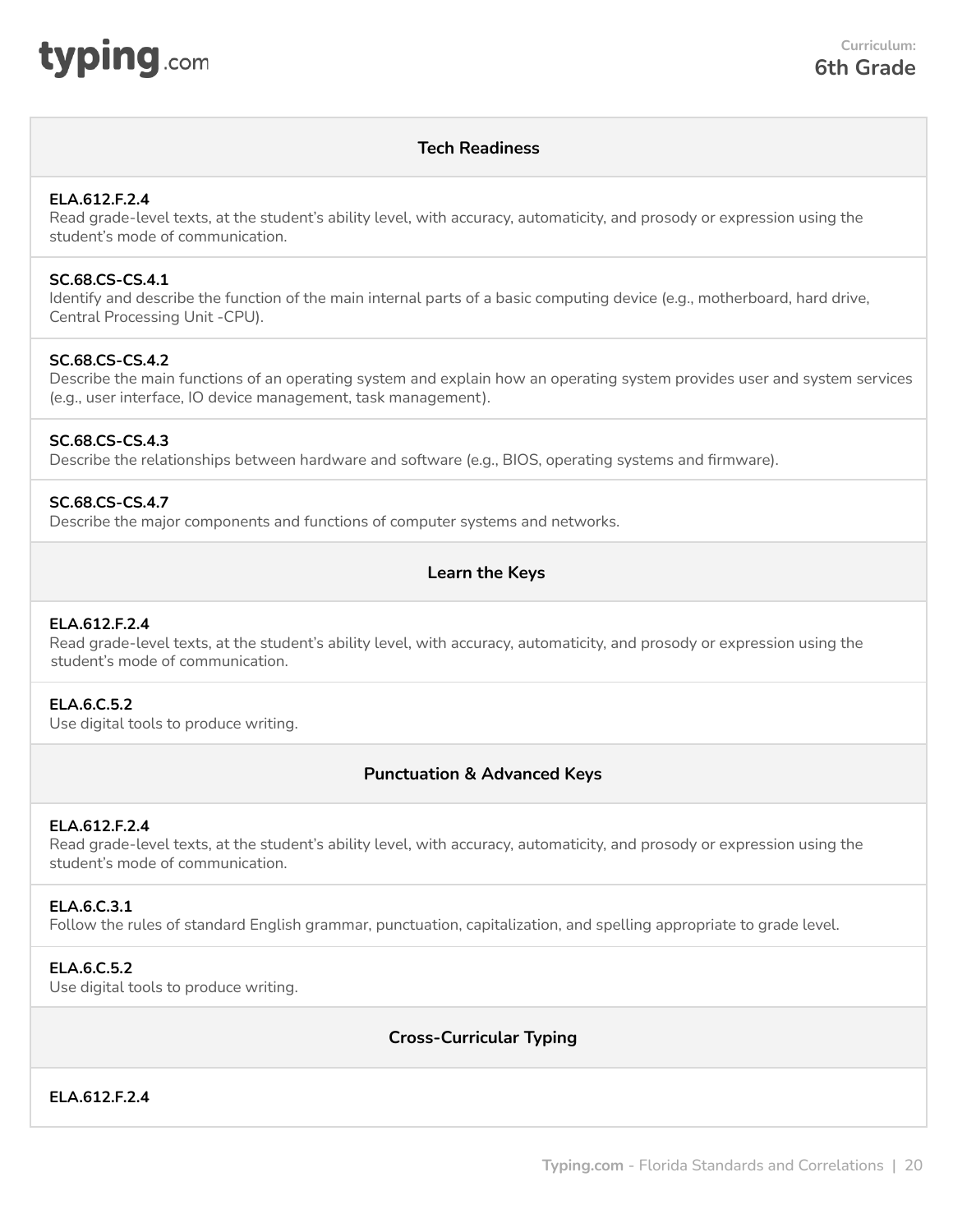Read grade-level texts, at the student's ability level, with accuracy, automaticity, and prosody or expression using the student's mode of communication.

# **ELA.6.R.2.2**

Analyze the central idea(s), implied or explicit, and its development throughout a text.

## **ELA.6.R.3.1**

Explain how figurative language contributes to tone and meaning in text(s).

## **ELA.6.C.3.1**

Follow the rules of standard English grammar, punctuation, capitalization, and spelling appropriate to grade level.

#### **ELA.6.C.5.2**

Use digital tools to produce writing.

## **ELA.6.V.1.2**

Apply knowledge of Greek and Latin roots and affixes to determine meanings of words and phrases in grade-level content.

#### **ELA.6.V.1.2**

Apply knowledge of context clues, figurative language, word relationships, reference materials, and/or background knowledge to determine the connotative and denotative meaning of words and phrases, appropriate to grade level.

## **Digital Citizenship & Communication**

## **ELA.612.F.2.4**

Read grade-level texts, at the student's ability level, with accuracy, automaticity, and prosody or expression using the student's mode of communication.

#### **ELA.6.C.3.1**

Follow the rules of standard English grammar, punctuation, capitalization, and spelling appropriate to grade level.

#### **ELA.6.C.5.2**

Use digital tools to produce writing.

#### **SC.68.CS-PC.1.1**

Recognize and describe legal and ethical behaviors when using information and technology and describe the consequences of misuse.

#### **SC.68.CS-PC.1.2**

Describe and use safe and appropriate practices when participating in online communities (e.g., discussion groups, blogs, and social networking sites).

#### **SC.68.CS-PC.1.3**

Evaluate the proper use and operation of security technologies (e.g., passwords, virus protection software, spam filters, pop-up blockers, and cookies).

## **SC.68.CS-PC.2.2**

Explain the possible consequences of cyberbullying and inappropriate use of social media on personal life and society.

#### **SC.68.CS-CC.1.1**

Demonstrate an ability to communicate appropriately through various online tools.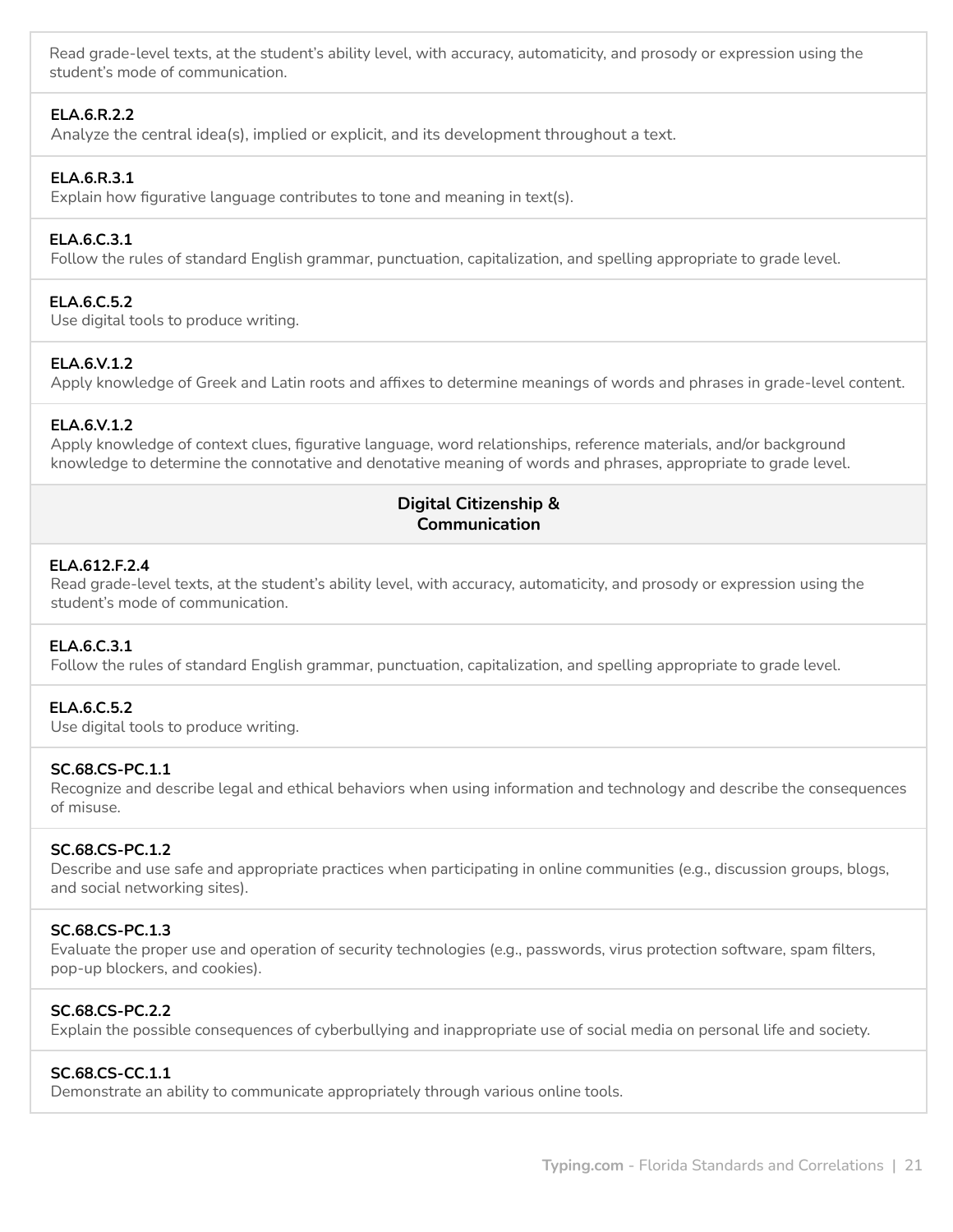# **ELA.612.F.2.4**

Read grade-level texts, at the student's ability level, with accuracy, automaticity, and prosody or expression using the student's mode of communication.

# **ELA.6.C.1.2**

Write personal or fictional narratives using narrative techniques, precise words and phrases, and figurative language.

## **ELA.6.C.13**

Write and support a claim using logical reasoning, relevant evidence from sources, elaboration, and a logical organizational structure with varied transitions.

# **ELA.6.C.5.2**

Use digital tools to produce writing.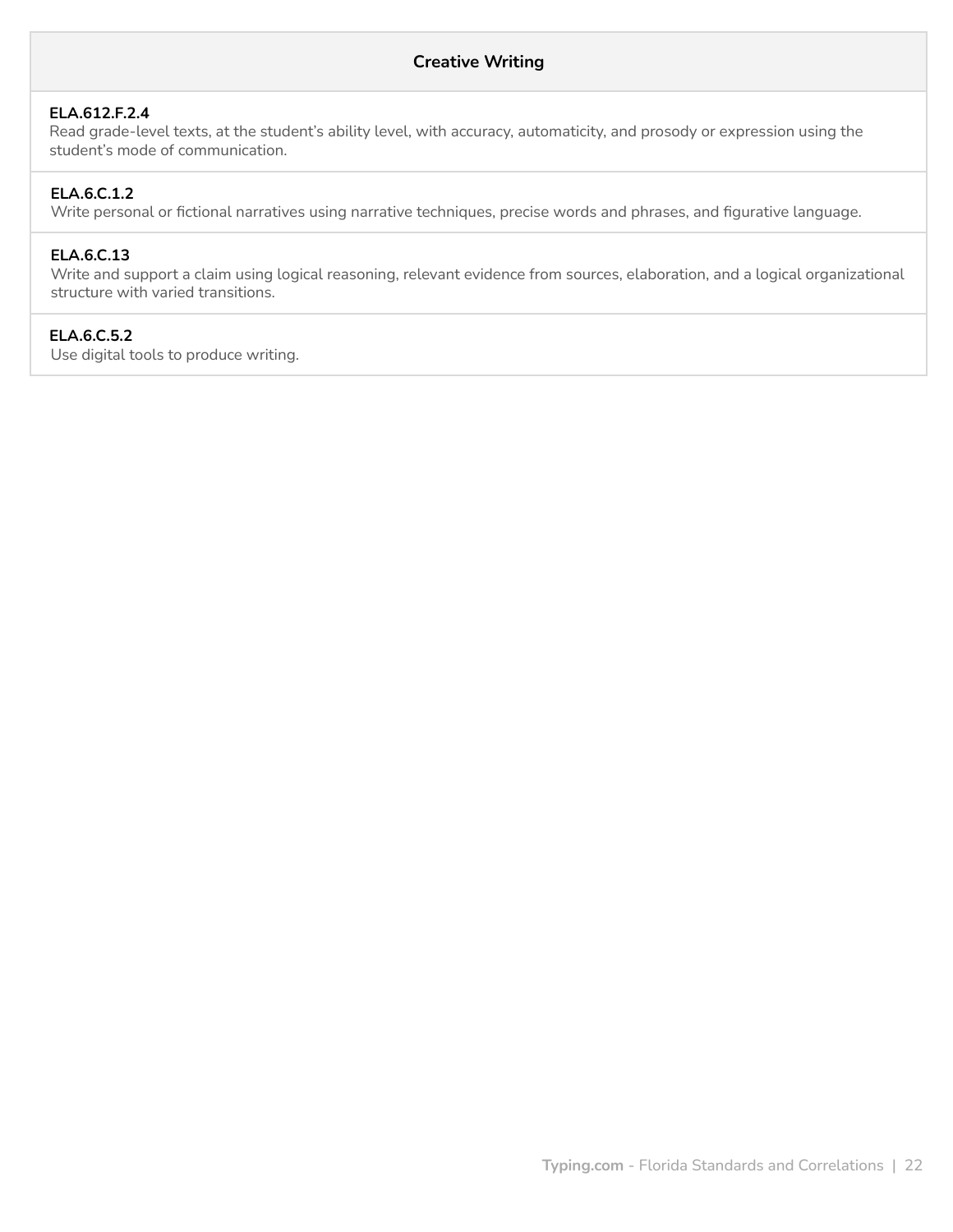<span id="page-22-0"></span>

# **Tech Readiness**

#### **ELA.612.F.2.4**

Read grade-level texts, at the student's ability level, with accuracy, automaticity, and prosody or expression using the student's mode of communication.

#### **SC.68.CS-CS.4.1**

Identify and describe the function of the main internal parts of a basic computing device (e.g., motherboard, hard drive, Central Processing Unit -CPU).

## **SC.68.CS-CS.4.2**

Describe the main functions of an operating system and explain how an operating system provides user and system services (e.g., user interface, IO device management, task management).

#### **SC.68.CS-CS.4.3**

Describe the relationships between hardware and software (e.g., BIOS, operating systems and firmware).

#### **SC.68.CS-CS.4.7**

Describe the major components and functions of computer systems and networks.

# **Learn the Keys**

#### **ELA.612.F.2.4**

Read grade-level texts, at the student's ability level, with accuracy, automaticity, and prosody or expression using the student's mode of communication.

## **ELA.7.C.5.2**

Use digital tools to produce and share writing.

#### **Punctuation & Advanced Keys**

#### **ELA.612.F.2.4**

Read grade-level texts, at the student's ability level, with accuracy, automaticity, and prosody or expression using the student's mode of communication.

## **ELA.7.C.3.1**

Follow the rules of standard English grammar, punctuation, capitalization, and spelling appropriate to grade level.

#### **ELA.7.C.5.2**

Use digital tools to produce and share writing.

## **Cross-Curricular Typing**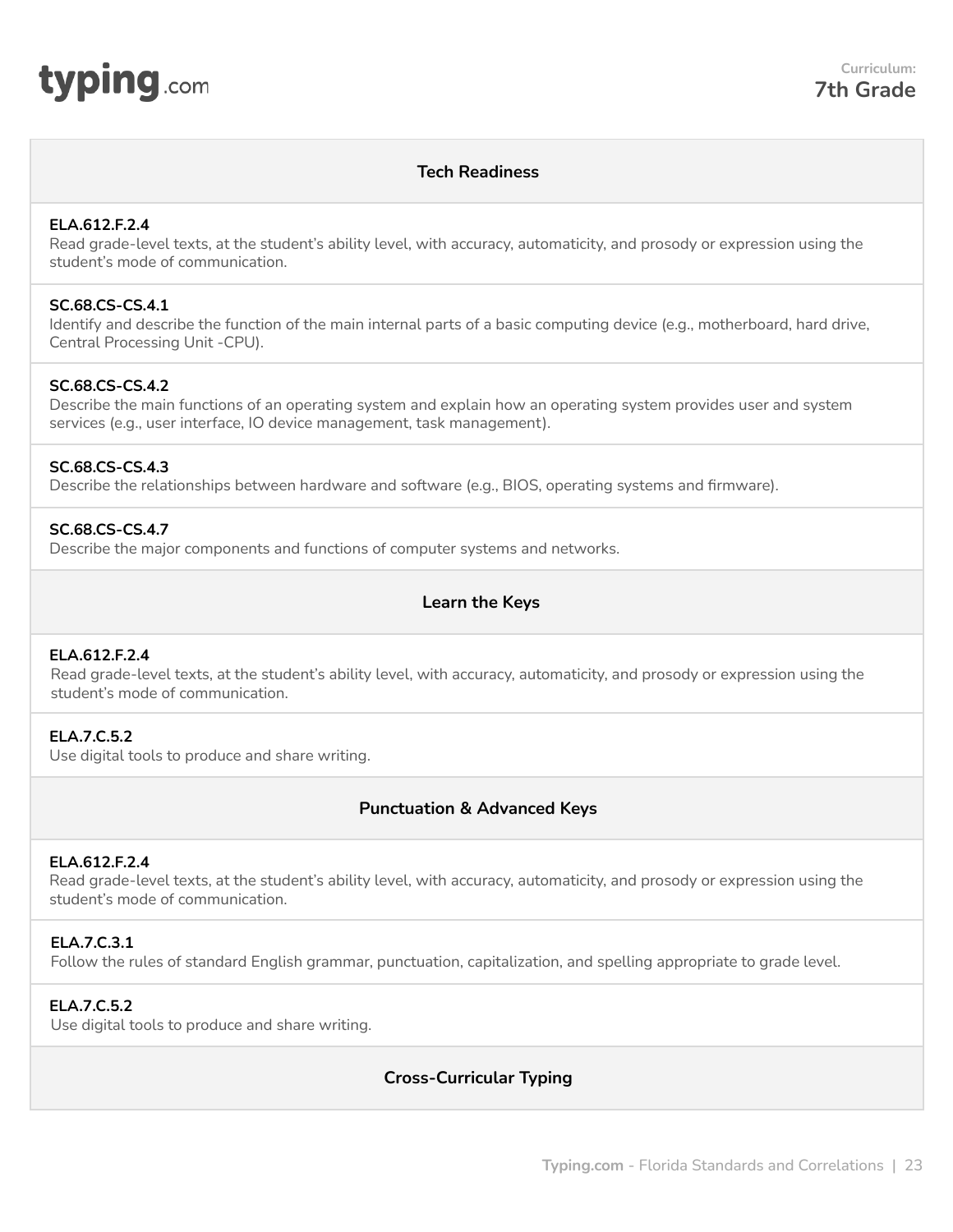# **ELA.612.F.2.4**

Read grade-level texts, at the student's ability level, with accuracy, automaticity, and prosody or expression using the student's mode of communication.

# **ELA.7.C.3.1**

Follow the rules of standard English grammar, punctuation, capitalization, and spelling appropriate to grade level.

## **ELA.7.C.5.2**

Use digital tools to produce and share writing.

# **ELA.7.V.1.2**

Apply knowledge of Greek and Latin roots and affixes to determine meanings of words and phrases in grade-level content.

## **ELA.7.V.1.3**

Apply knowledge of context clues, figurative language, word relationships, reference materials, and/or background knowledge to determine the connotative and denotative meaning of words and phrases, appropriate to grade level.

# **Digital Citizenship & Communication**

## **ELA.612.F.2.4**

Read grade-level texts, at the student's ability level, with accuracy, automaticity, and prosody or expression using the student's mode of communication.

## **ELA.7.C.3.1**

Follow the rules of standard English grammar, punctuation, capitalization, and spelling appropriate to grade level.

## **ELA.7.C.5.2**

Use digital tools to produce and share writing.

#### **SC.68.CS-PC.1.1**

Recognize and describe legal and ethical behaviors when using information and technology and describe the consequences of misuse.

#### **SC.68.CS-PC.1.2**

Describe and use safe and appropriate practices when participating in online communities (e.g., discussion groups, blogs, and social networking sites).

## **SC.68.CS-PC.1.3**

Evaluate the proper use and operation of security technologies (e.g., passwords, virus protection software, spam filters, pop-up blockers, and cookies).

## **SC.68.CS-PC.2.2**

Explain the possible consequences of cyberbullying and inappropriate use of social media on personal life and society.

## **SC.68.CS-CC.1.1**

Demonstrate an ability to communicate appropriately through various online tools.

# **Creative Writing**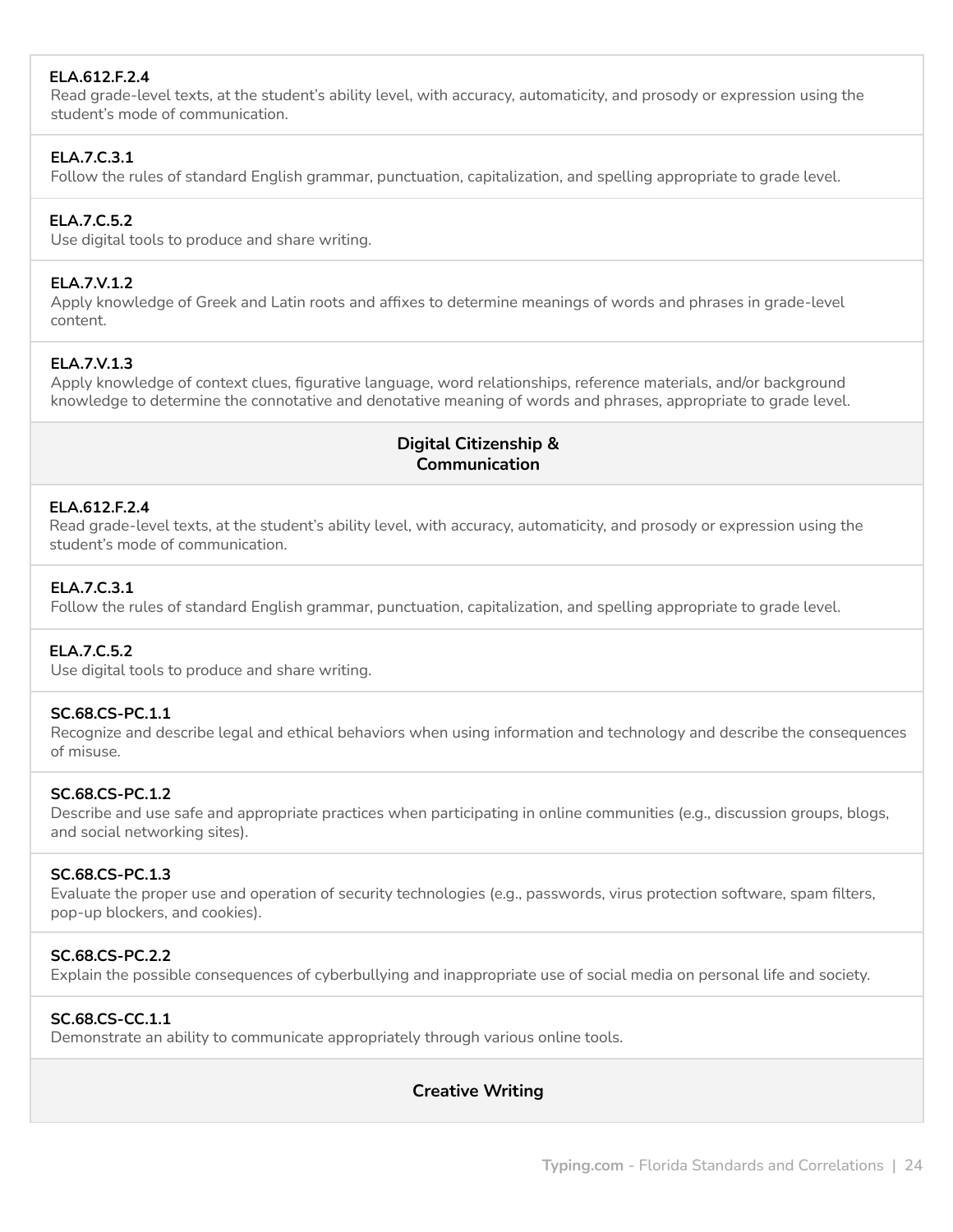# **ELA.612.F.2.4**

Read grade-level texts, at the student's ability level, with accuracy, automaticity, and prosody or expression using the student's mode of communication.

# **ELA.7.C.1.2**

Write personal or fictional narratives using narrative techniques, a recognizable point of view, precise words and phrases, and figurative language.

## **ELA.7.C.1.2**

Write and support a claim using logical reasoning, relevant evidence from sources, elaboration, a logical organizational structure with varied transitions, and acknowledging at least one counterclaim.

# **ELA.7.C.5.2**

Use digital tools to produce and share writing.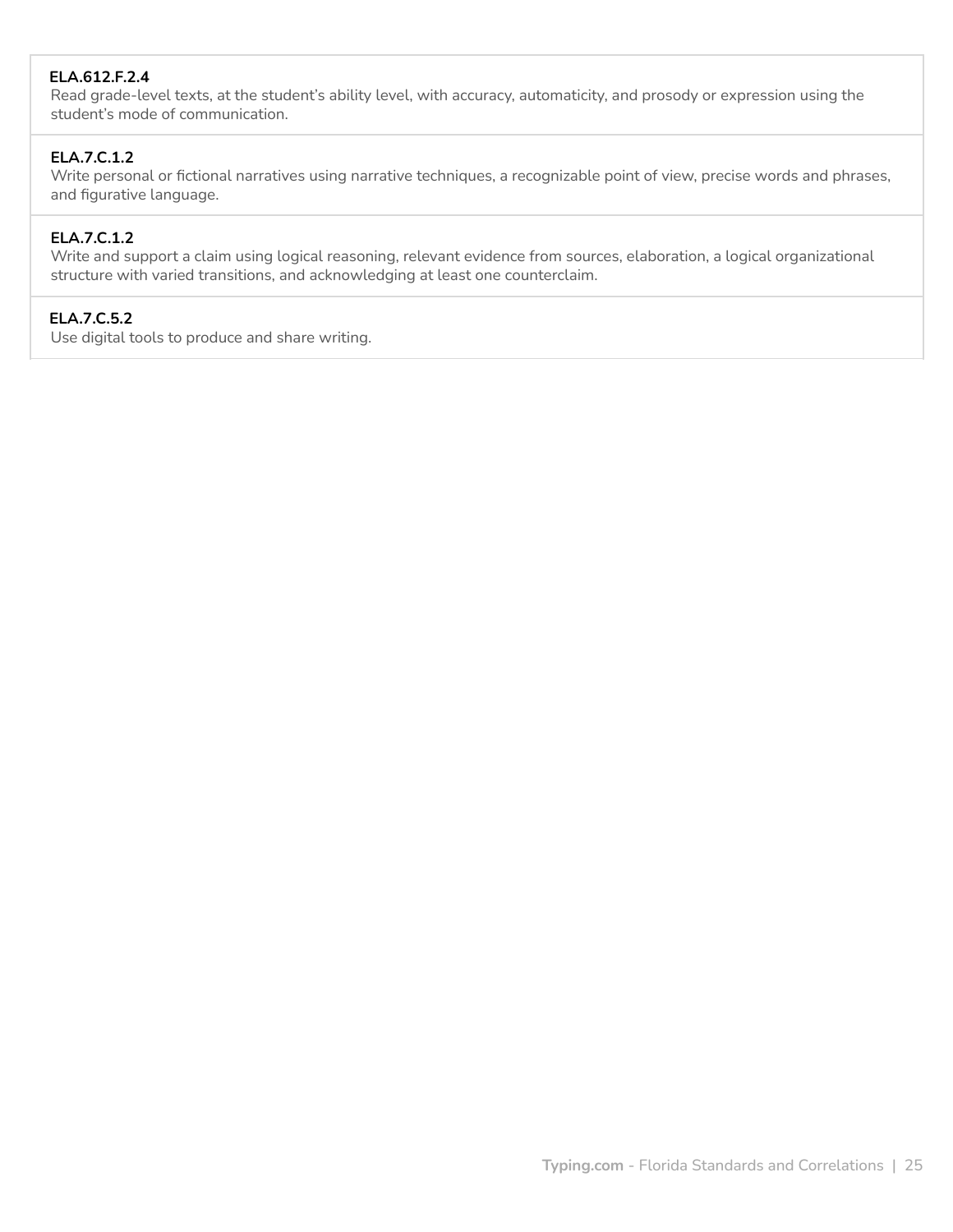<span id="page-25-0"></span>

## **Tech Readiness**

## **ELA.612.F.2.4**

Read grade-level texts, at the student's ability level, with accuracy, automaticity, and prosody or expression using the student's mode of communication.

## **SC.68.CS-CS.4.1**

Identify and describe the function of the main internal parts of a basic computing device (e.g., motherboard, hard drive, Central Processing Unit -CPU).

## **SC.68.CS-CS.4.2**

Describe the main functions of an operating system and explain how an operating system provides user and system services (e.g., user interface, IO device management, task management).

# **SC.68.CS-CS.4.3**

Describe the relationships between hardware and software (e.g., BIOS, operating systems and firmware).

## **SC.68.CS-CS.4.7**

Describe the major components and functions of computer systems and networks.

# **Learn the Keys**

#### **ELA.612.F.2.4**

Read grade-level texts, at the student's ability level, with accuracy, automaticity, and prosody or expression using the student's mode of communication.

## **ELA.8.C.5.2**

Use a variety of digital tools to collaborate with others to produce writing.

## **Punctuation & Advanced Keys**

#### **ELA.612.F.2.4**

Read grade-level texts, at the student's ability level, with accuracy, automaticity, and prosody or expression using the student's mode of communication.

## **ELA.8.C.3.1**

Follow the rules of standard English grammar, punctuation, capitalization, and spelling appropriate to grade level.

# **ELA.8.C.5.2**

Use a variety of digital tools to collaborate with others to produce writing.

# **Cross-Curricular Typing**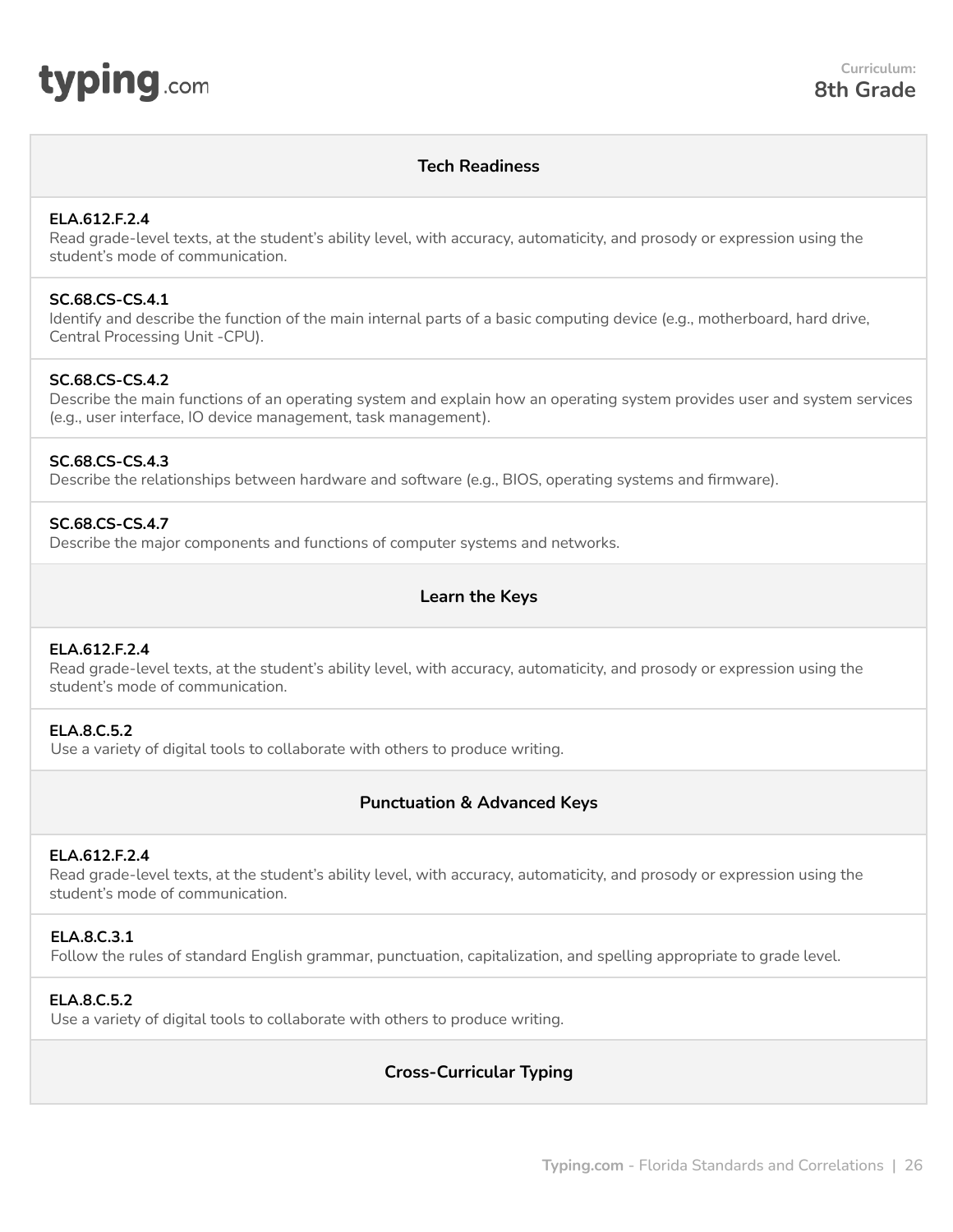# **ELA.612.F.2.4**

Read grade-level texts, at the student's ability level, with accuracy, automaticity, and prosody or expression using the student's mode of communication.

# **ELA.8.C.3.1**

Follow the rules of standard English grammar, punctuation, capitalization, and spelling appropriate to grade level.

## **ELA.8.C.5.2**

Use a variety of digital tools to collaborate with others to produce writing.

## **ELA.8.V.1.2**

Apply knowledge of Greek and Latin roots and affixes to determine meanings of words and phrases in grade-level content.

# **ELA.8.V.1.3**

Apply knowledge of context clues, figurative language, word relationships, reference materials, and/or background knowledge to determine the connotative and denotative meaning of words and phrases, appropriate to grade level.

# **Digital Citizenship & Communication**

## **ELA.612.F.2.4**

Read grade-level texts, at the student's ability level, with accuracy, automaticity, and prosody or expression using the student's mode of communication.

## **ELA.8.C.3.1**

Follow the rules of standard English grammar, punctuation, capitalization, and spelling appropriate to grade level.

## **ELA.8.C.5.2**

Use a variety of digital tools to collaborate with others to produce writing.

## **SC.68.CS-PC.1.1**

Recognize and describe legal and ethical behaviors when using information and technology and describe the consequences of misuse.

#### **SC.68.CS-PC.1.2**

Describe and use safe and appropriate practices when participating in online communities (e.g., discussion groups, blogs, and social networking sites).

# **SC.68.CS-PC.1.3**

Evaluate the proper use and operation of security technologies (e.g., passwords, virus protection software, spam filters, pop-up blockers, and cookies).

## **SC.68.CS-PC.2.2**

Explain the possible consequences of cyberbullying and inappropriate use of social media on personal life and society.

# **SC.68.CS-CC.1.1**

Demonstrate an ability to communicate appropriately through various online tools.

# **Creative Writing**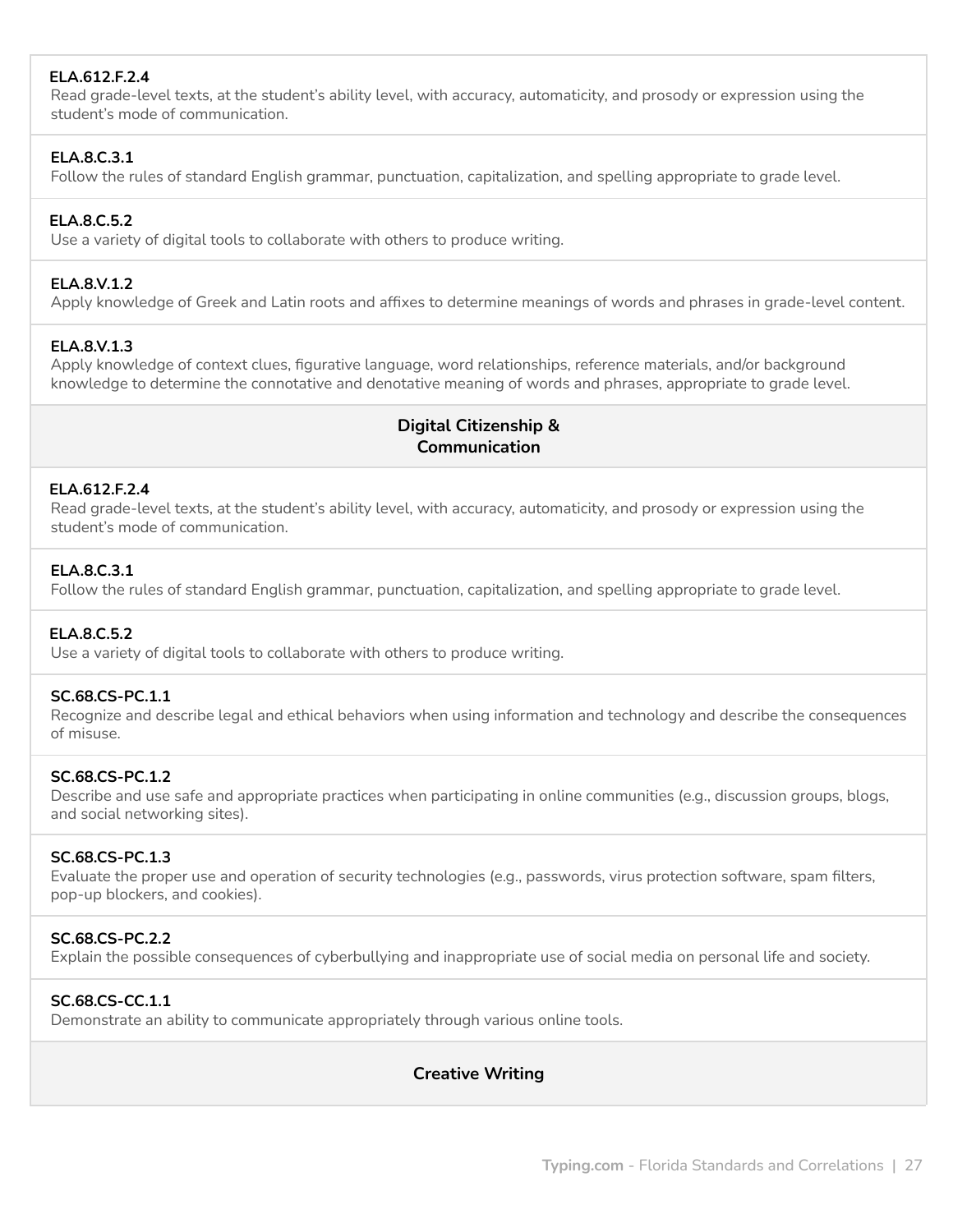# **ELA.612.F.2.4**

Read grade-level texts, at the student's ability level, with accuracy, automaticity, and prosody or expression using the student's mode of communication.

# **ELA.8.C.1.2**

Write personal or fictional narratives using narrative techniques, varied transitions, and a clearly established point of view.

## **ELA.8.C.1.3**

Write to argue a position, supporting at least one claim and rebutting at least one counterclaim with logical reasoning, credible evidence from sources, elaboration, and using a logical organizational structure.

## **ELA.8.C.3.1**

Follow the rules of standard English grammar, punctuation, capitalization, and spelling appropriate to grade level.

## **ELA.8.C.5.2**

Use a variety of digital tools to collaborate with others to produce writing.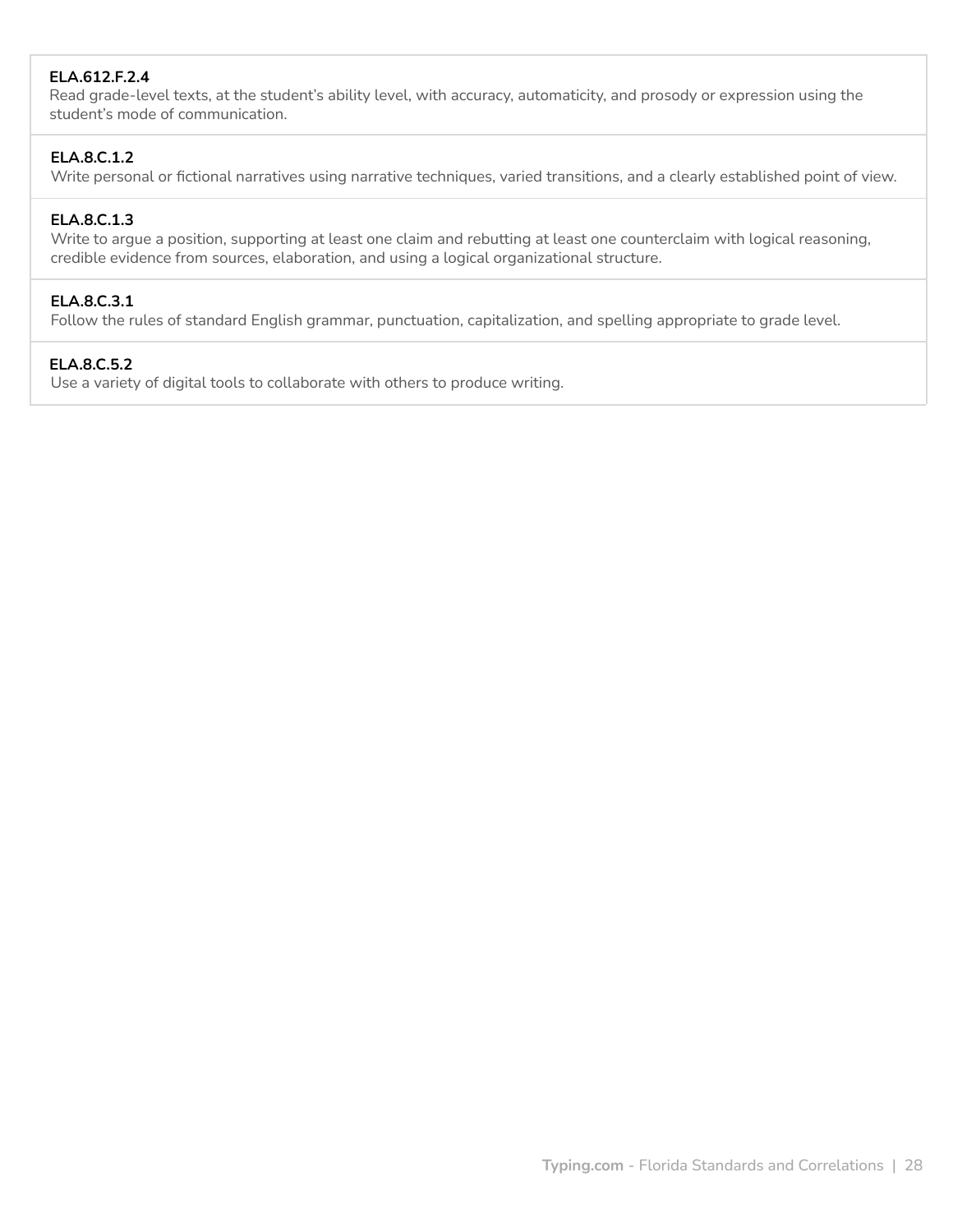<span id="page-28-0"></span>

## **Learn the Keys**

## **ELA.612.F.2.4**

Read grade-level texts, at the student's ability level, with accuracy, automaticity, and prosody or expression using the student's mode of communication.

# **Punctuation & Advanced Keys**

## **ELA.612.F.2.4**

Read grade-level texts, at the student's ability level, with accuracy, automaticity, and prosody or expression using the student's mode of communication.

## **ELA.9.C.3.1**

Follow the rules of standard English grammar, punctuation, capitalization, and spelling appropriate to grade level.

## **ELA.10.C.3.1**

Follow the rules of standard English grammar, punctuation, capitalization, and spelling appropriate to grade level.

# **Cross-Curricular Typing**

#### **ELA.612.F.2.4**

Read grade-level texts, at the student's ability level, with accuracy, automaticity, and prosody or expression using the student's mode of communication.

#### **ELA.9.R.2.2**

Evaluate the support an author uses to develop the central idea(s) throughout a text.

#### **ELA.9.C.3.1**

Follow the rules of standard English grammar, punctuation, capitalization, and spelling appropriate to grade level.

## **ELA.9.V.1.2**

Apply knowledge of etymology and derivations to determine meanings of words and phrases in grade-level content.

#### **ELA.9.V.1.3**

Apply knowledge of context clues, figurative language, word relationships, reference materials, and/or background knowledge to determine the connotative and denotative meaning of words and phrases, appropriate to grade level.

## **ELA.10.R.3.1**

Analyze how figurative language creates mood in text(s).

#### **ELA.10.C.3.1**

Follow the rules of standard English grammar, punctuation, capitalization, and spelling appropriate to grade level.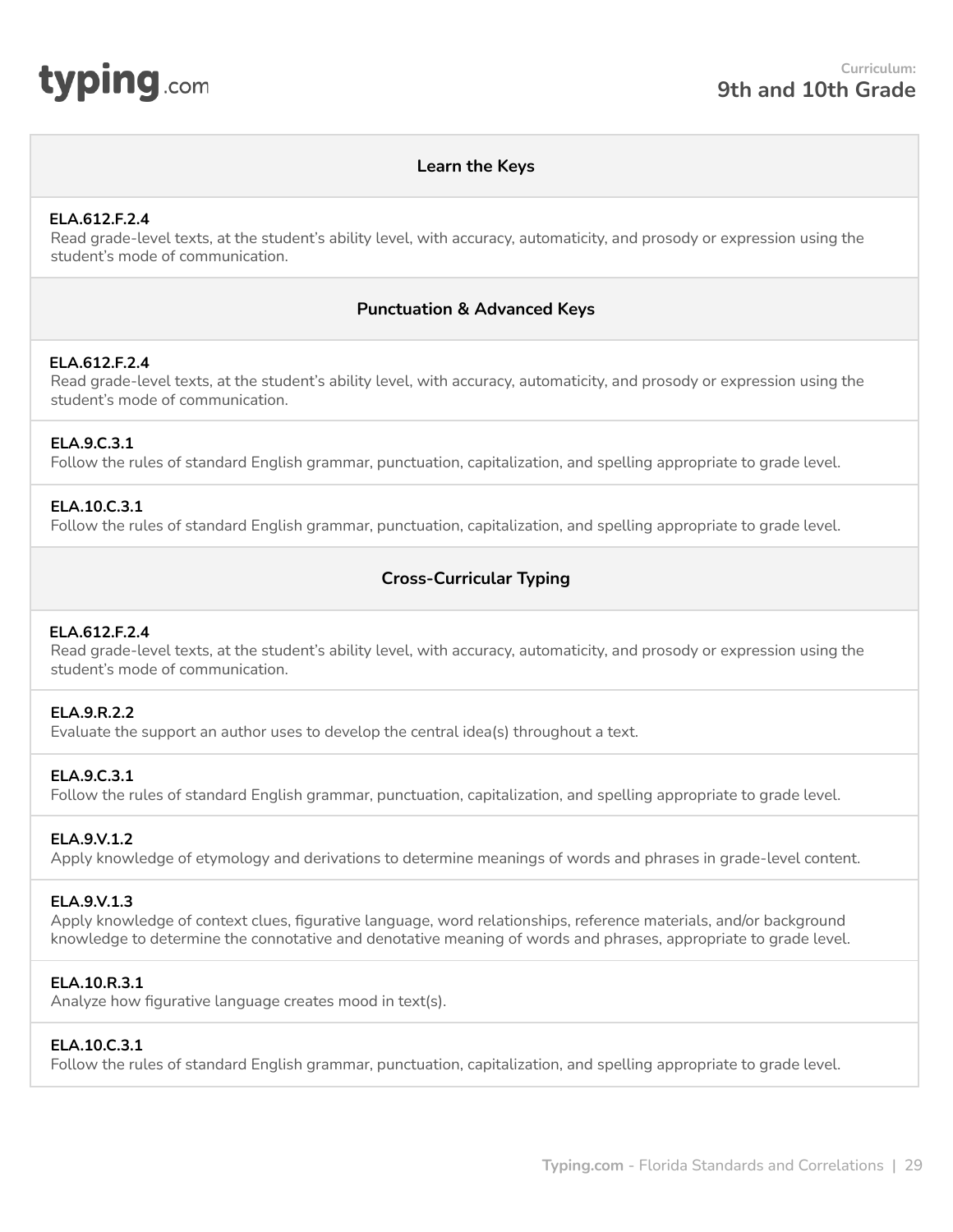# **ELA.10.V.1.2**

Apply knowledge of etymology and derivations to determine meanings of words and phrases in grade-level content.

# **ELA.10.V.1.3**

Apply knowledge of context clues, figurative language, word relationships, reference materials, and/or background knowledge to determine the connotative and denotative meaning of words and phrases, appropriate to grade level.

# **Digital Citizenship & Communication**

# **ELA.612.F.2.4**

Read grade-level texts, at the student's ability level, with accuracy, automaticity, and prosody or expression using the student's mode of communication.

# **ELA.9.C.3.1**

Follow the rules of standard English grammar, punctuation, capitalization, and spelling appropriate to grade level.

# **ELA.10.C.3.1**

Follow the rules of standard English grammar, punctuation, capitalization, and spelling appropriate to grade level.

# **SC.912.CS-PC.1.2**

Describe and demonstrate ethical and responsible use of modern communication media and devices.

# **SC.912.CS-PC.2.5**

Construct strategies to combat cyberbullying or online harassment.

## **SC.912.CS-PC.2.11**

Construct writings and/or communications using developmentally appropriate terminology.

## **SC.912.CS-PC.3.1**

Evaluate the quality of digital resources for reliability (i.e., currency, relevancy, authority, accuracy, and purpose of digital information).

## **SC.912.CS-PC.3.2**

Evaluate the accuracy, relevance, comprehensiveness, appropriateness, and bias of electronic information resources.

## **SC.912.CS-PC.4.2**

Describe security and privacy issues that relate to computer networks including the permanency of data on the Internet, online identity, and privacy.

# **SC.912.CS-CP.1.1**

Evaluate effective uses of Boolean logic (e.g., using "not", "or", "and") to refine searches for individual and collaborative projects.

# **Creative Writing**

## **ELA.612.F.2.4**

Read grade-level texts, at the student's ability level, with accuracy, automaticity, and prosody or expression using the student's mode of communication.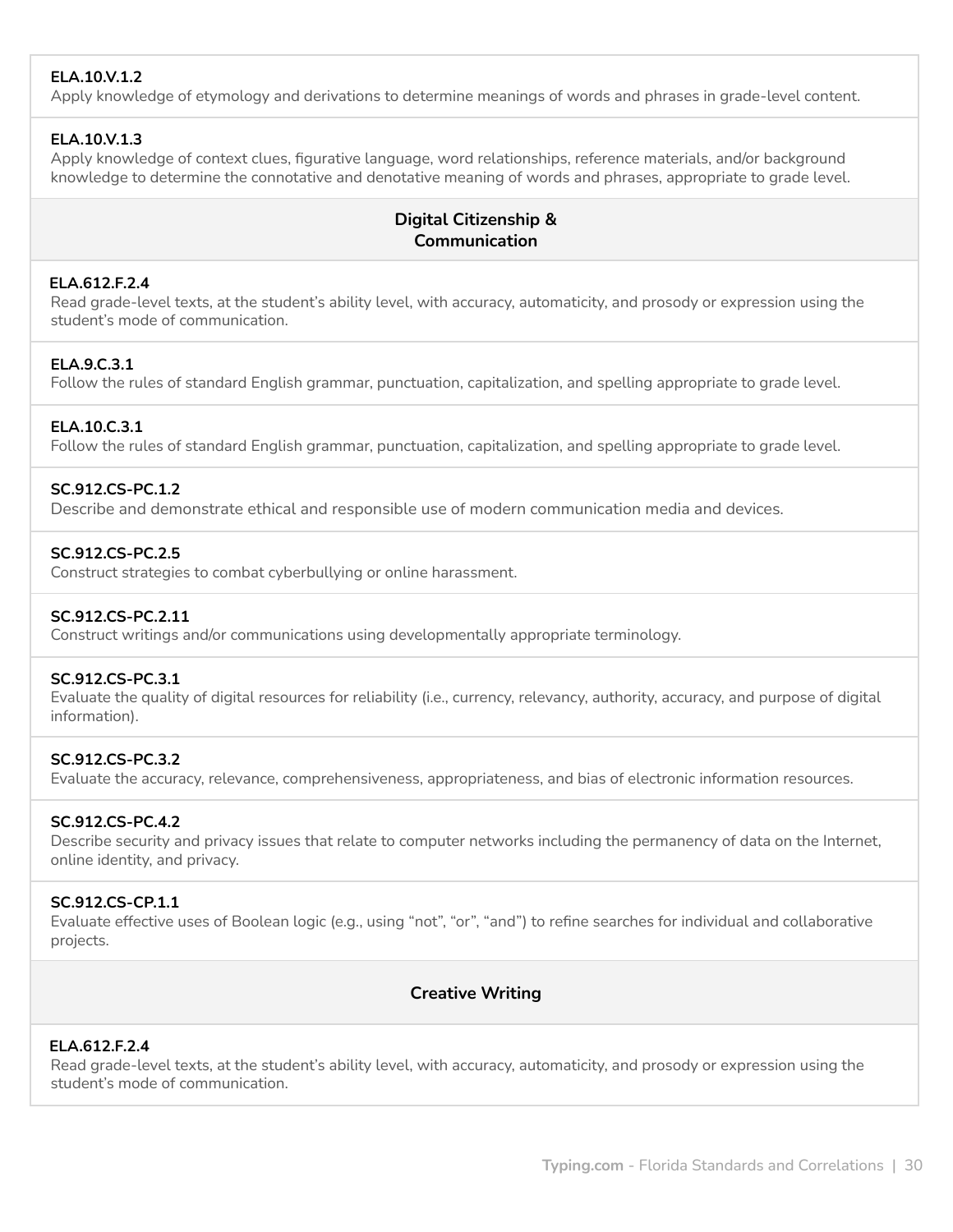# **ELA.9.C.1.2**

Write narratives using narrative techniques, varied transitions, and a clearly established point of view.

# **ELA.9.C.13**

Write to argue a position, supporting claims using logical reasoning and credible evidence from multiple sources, rebutting counterclaims with relevant evidence, using a logical organizational structure, elaboration, purposeful transitions, and a tone appropriate to the task.

# **ELA.9.C.3.1**

Follow the rules of standard English grammar, punctuation, capitalization, and spelling appropriate to grade level.

# **ELA.10.C.1.2**

Write narratives using an appropriate pace to create tension, mood, and/or tone.

# **ELA.10.C.1.3**

Write to argue a position, supporting claims using logical reasoning and credible evidence from multiple sources, rebutting counterclaims with relevant evidence, using a logical organizational structure, elaboration, purposeful transitions, and maintaining a formal and objective tone.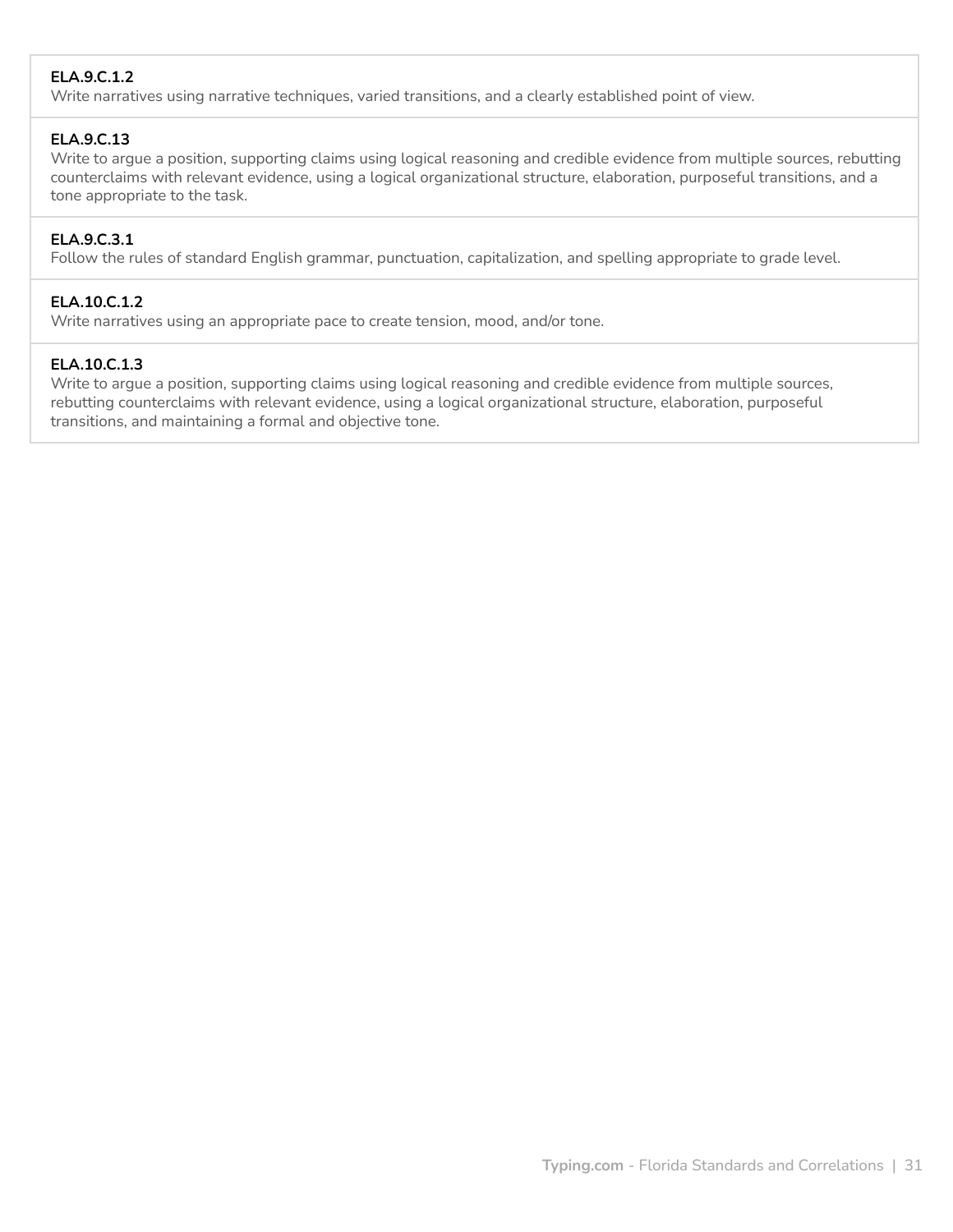<span id="page-31-0"></span>

# **Learn the Keys**

#### **ELA.612.F.2.4**

Read grade-level texts, at the student's ability level, with accuracy, automaticity, and prosody or expression using the student's mode of communication.

## **Punctuation & Advanced Keys**

## **ELA.612.F.2.4**

Read grade-level texts, at the student's ability level, with accuracy, automaticity, and prosody or expression using the student's mode of communication.

## **ELA.11.C.3.1**

Follow the rules of standard English grammar, punctuation, capitalization, and spelling appropriate to grade level.

## **ELA.12.C.3.1**

Follow the rules of standard English grammar, punctuation, capitalization, and spelling appropriate to grade level.

# **Cross-Curricular Typing**

#### **ELA.612.F.2.4**

Read grade-level texts, at the student's ability level, with accuracy, automaticity, and prosody or expression using the student's mode of communication.

#### **ELA.11.R.3.1**

Analyze the author's use of figurative language and explain examples of allegory.

#### **ELA.11.C.3.1**

Follow the rules of standard English grammar, punctuation, capitalization, and spelling appropriate to grade level.

#### **ELA.11.V.1.2**

Apply knowledge of etymology and derivations to determine meanings of words and phrases in grade-level content.

#### **ELA.11.V.1.3**

Apply knowledge of context clues, figurative language, word relationships, reference materials, and/or background knowledge to determine the connotative and denotative meaning of words and phrases, appropriate to grade level.

#### **ELA.12.R.2.2**

Evaluate how an author develops the central idea(s), identifying how the author could make the support more effective.

## **ELA.12.C.3.1**

Follow the rules of standard English grammar, punctuation, capitalization, and spelling appropriate to grade level.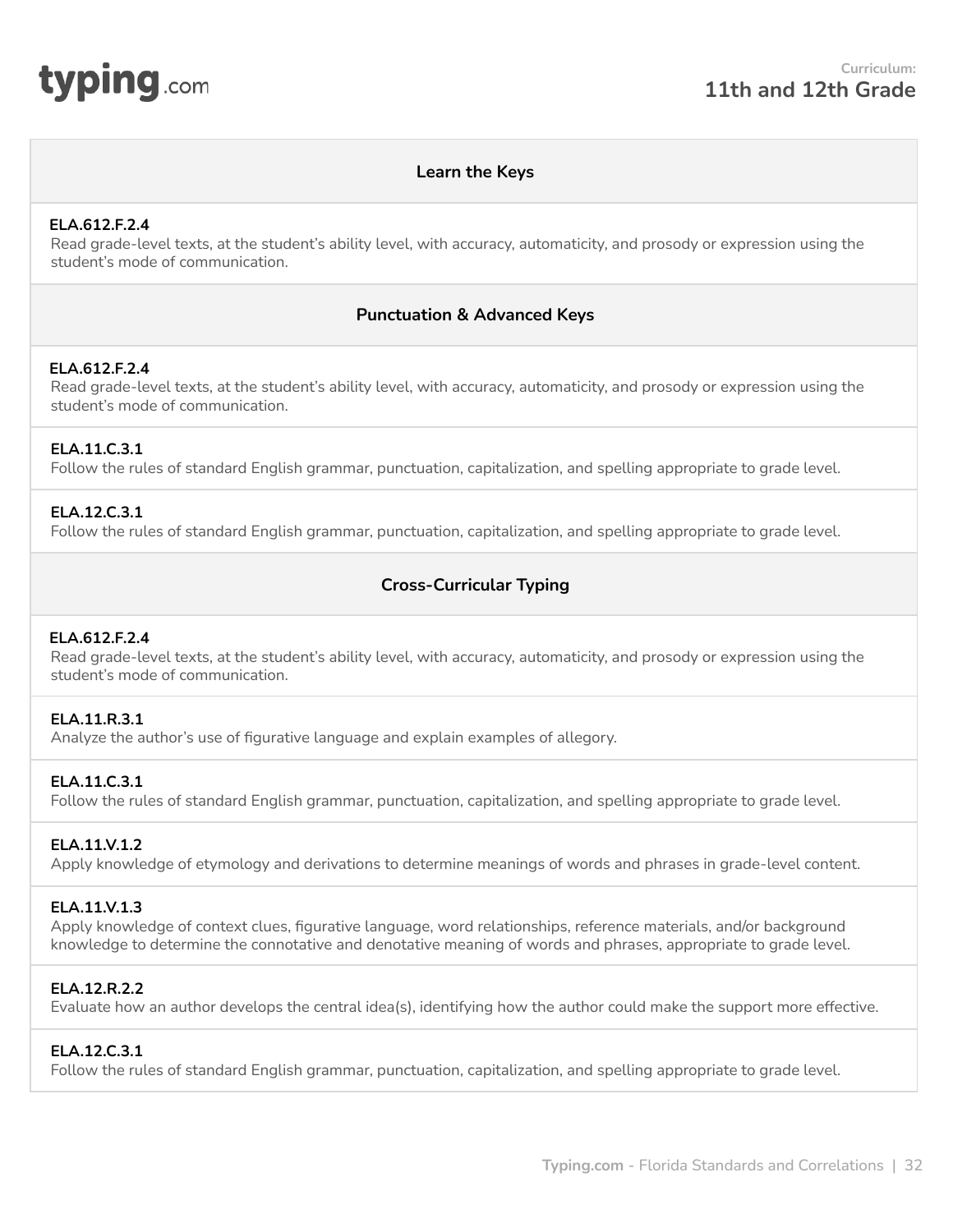# **ELA.12.V.1.2**

Apply knowledge of etymology, derivations, and commonly used foreign phrases to determine meanings of words and phrases in grade-level content.

# **ELA.12.V.1.3**

Apply knowledge of context clues, figurative language, word relationships, reference materials, and/or background knowledge to determine the connotative and denotative meaning of words and phrases, appropriate to grade level.

# **Digital Citizenship & Communication**

## **ELA.612.F.2.4**

Read grade-level texts, at the student's ability level, with accuracy, automaticity, and prosody or expression using the student's mode of communication.

# **ELA.11.C.3.1**

Follow the rules of standard English grammar, punctuation, capitalization, and spelling appropriate to grade level.

# **ELA.12.C.3.1**

Follow the rules of standard English grammar, punctuation, capitalization, and spelling appropriate to grade level.

## **SC.912.CS-PC.1.2**

Describe and demonstrate ethical and responsible use of modern communication media and devices.

## **SC.912.CS-PC.2.5**

Construct strategies to combat cyberbullying or online harassment.

## **SC.912.CS-PC.2.11**

Construct writings and/or communications using developmentally appropriate terminology.

## **SC.912.CS-PC.3.1**

Evaluate the quality of digital resources for reliability (i.e., currency, relevancy, authority, accuracy, and purpose of digital information).

#### **SC.912.CS-PC.3.2**

Evaluate the accuracy, relevance, comprehensiveness, appropriateness, and bias of electronic information resources.

## **SC.912.CS-PC.4.2**

Describe security and privacy issues that relate to computer networks including the permanency of data on the Internet, online identity, and privacy.

#### **SC.912.CS-CP.1.1**

Evaluate effective uses of Boolean logic (e.g., using "not", "or", "and") to refine searches for individual and collaborative projects.

# **Creative Writing**

#### **ELA.612.F.2.4**

Read grade-level texts, at the student's ability level, with accuracy, automaticity, and prosody or expression using the student's mode of communication.